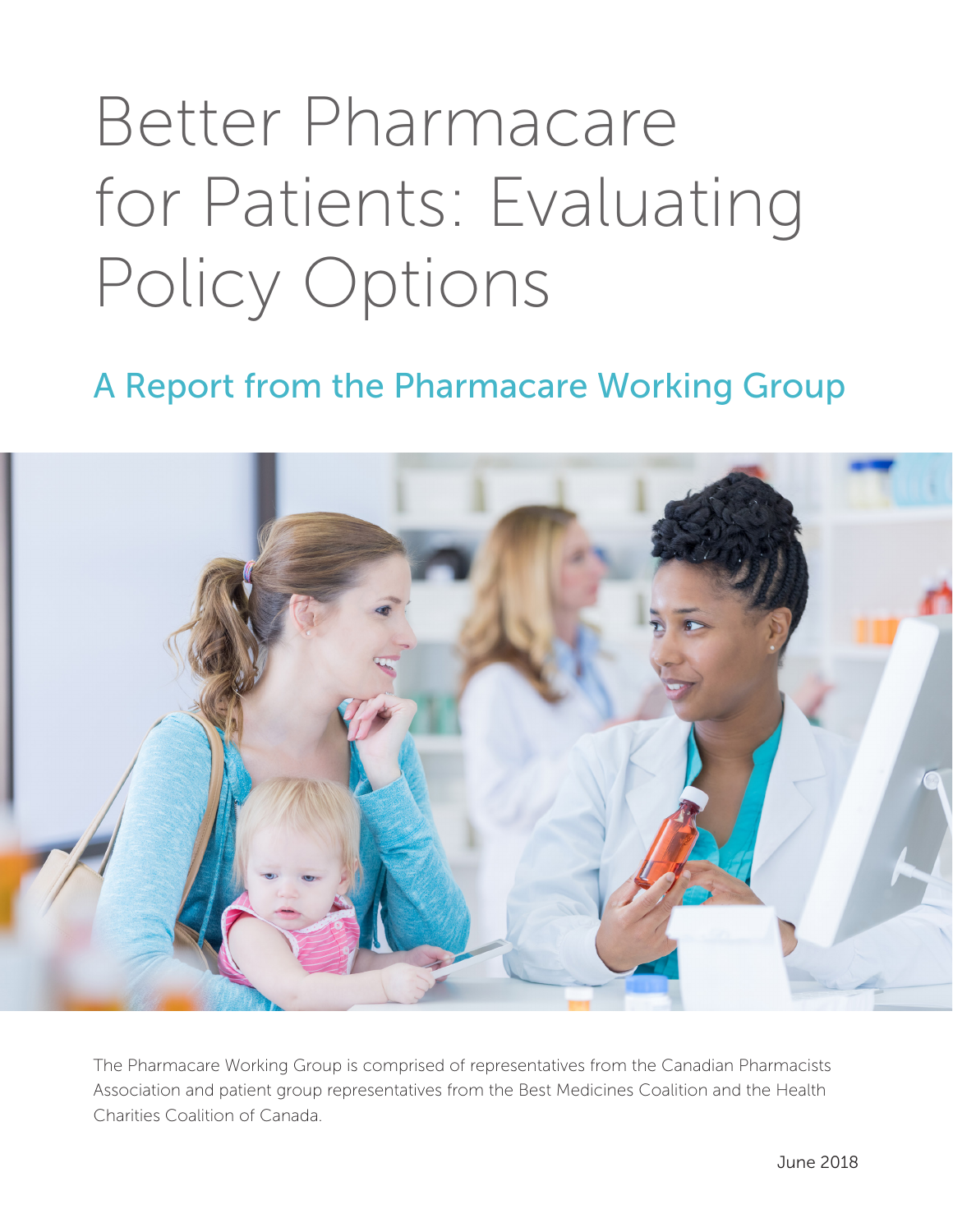# **Contents**

|                                                              | 3  |
|--------------------------------------------------------------|----|
|                                                              | 5  |
|                                                              | 6  |
|                                                              | 6  |
|                                                              | 6  |
|                                                              | 6  |
|                                                              | 6  |
|                                                              | 7  |
| Prescription Drugs in Canada: Identifying barriers to access | 8  |
| Coverage gaps for uninsured and underinsured                 | 8  |
|                                                              | 9  |
|                                                              | 10 |
|                                                              | 11 |
|                                                              | 11 |
|                                                              | 12 |
|                                                              | 12 |
|                                                              | 12 |
|                                                              | 13 |
| Assessing Policy Options: Informing the Way Forward          | 15 |
|                                                              | 16 |
|                                                              | 17 |
|                                                              | 17 |
|                                                              | 18 |
| Fully Public or Mixed Models to Achieve Universal Coverage   | 18 |
|                                                              | 20 |
|                                                              | 21 |
|                                                              | 22 |
|                                                              | 23 |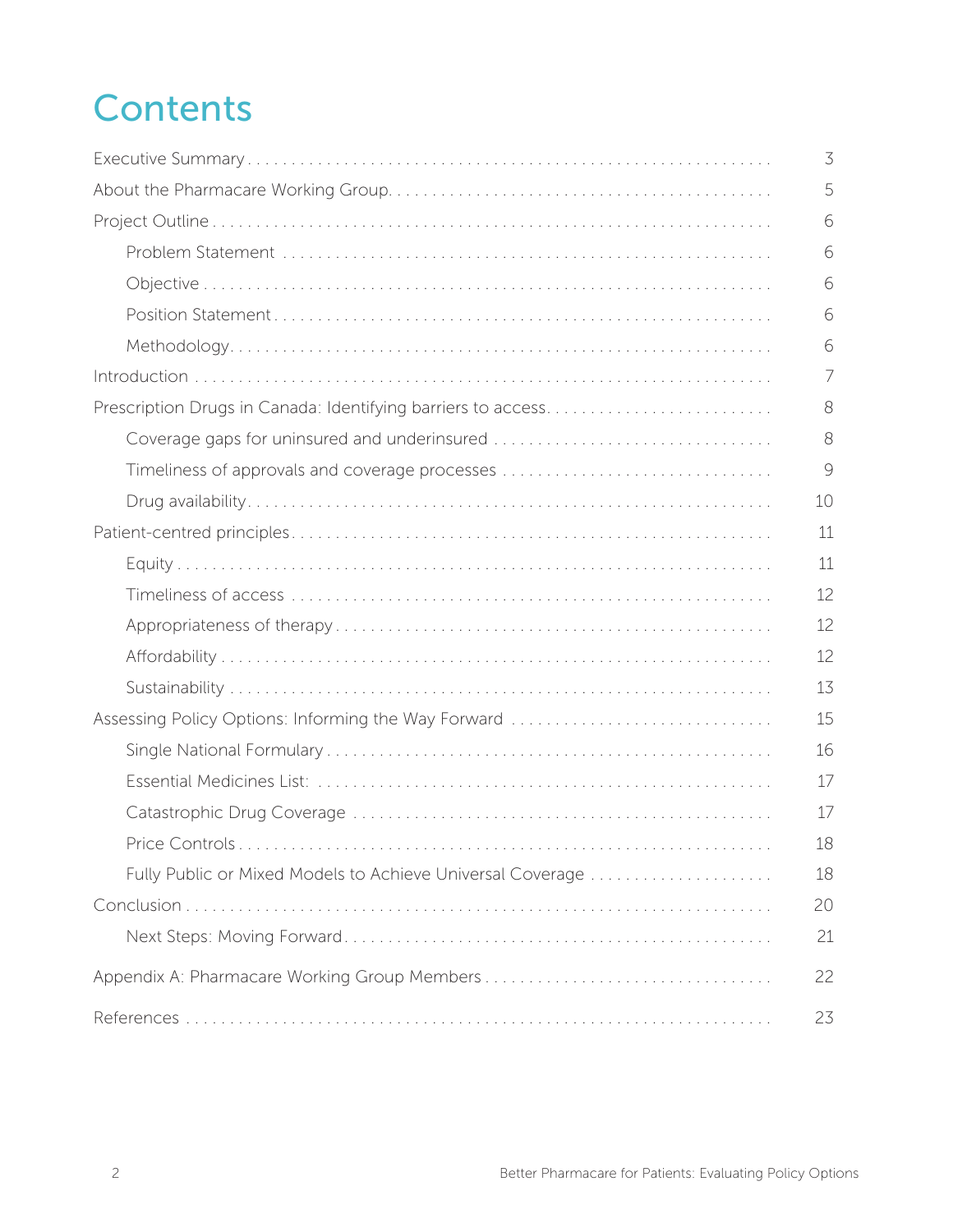# Executive Summary

It is generally agreed that improved drug coverage is necessary and possible in Canada. However, while Canadians support reform, there is no clear consensus on what broad model or specific policy options might best serve the needs of our citizens. Pharmacare itself is defined differently by stakeholders, governments and the public. Within this report, we use "pharmacare" to describe policy and program options that are aimed at improving the way pharmaceutical care is governed, managed and delivered in Canada.

Patient care has seen great progress in recent decades with improved management of many medical conditions, thanks in part to the use of prescription medicines. We anticipate that as science continues to advance, and personalized treatments become available to address unmet needs, these net benefits will multiply. While pharmaceutical policy reform has often been focused on reducing medication costs for public payers, it is important to remember that preventing disease, reducing morbidity and mortality, and improving patient experiences should be at the centre of any plan. These outcomes would in turn lead to reduced costs in other areas of the health care system.

From a patient's perspective, the objective of any pharmacare system should be to remove obstacles to ensure that everyone has coverage of necessary medications, regardless of their age, disease, financial situation and place of residence. This includes coverage of a range of treatment options, allowing for individualized care in the event that patients cannot tolerate a drug or find particular medicines ineffective.

As the primary users of the system, patients and their health care providers must be involved in assessing the impact that each policy option could have on access to necessary prescription medicines, including the ramifications for individual patient populations, payers, and the health care system overall. In consideration of these issues, members of the Pharmacare Working Group (the Working Group), comprised of representatives from the Canadian Pharmacists Association, and patient group representatives from the Best Medicines Coalition and the Health Charities Coalition of Canada, agree that any pan-Canadian pharmacare model or policy must satisfy the following five principles:

- 1. Equity
- 2. Timeliness of access
- 3. Appropriateness of therapy
- 4. Affordability
- 5. Sustainability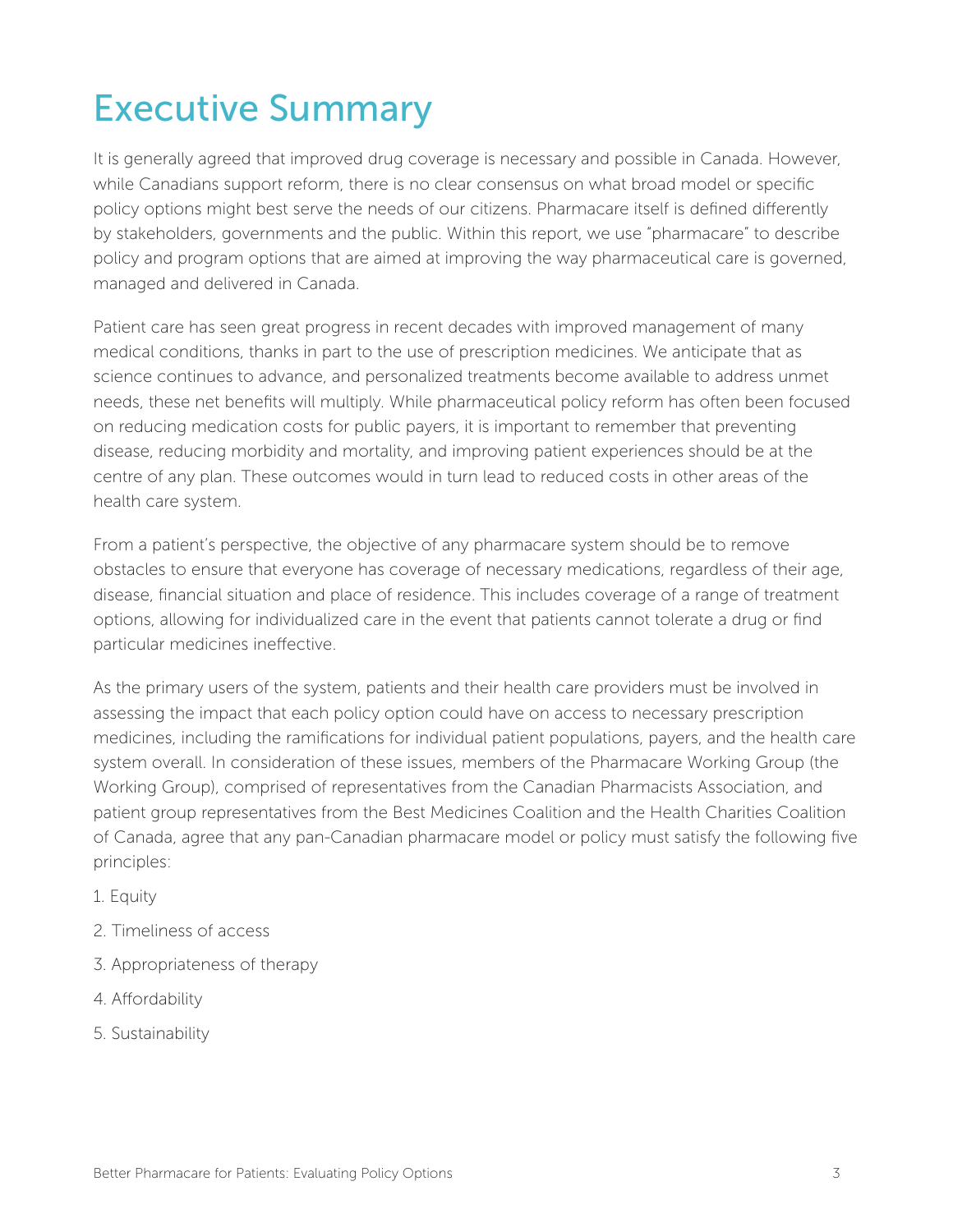To advance the pharmacare debate in Canada, the Working Group applied these principles to assess five highly debated pharmaceutical policy options. We have grounded this assessment in the core belief that all reforms must ultimately contribute to better patient care and better health outcomes. To identify potential patient-centred outcomes, we reviewed the following policy options:

- 1. Single national formulary
- 2. Essential medicines list
- 3. Catastrophic drug coverage
- 4. Price controls
- 5. Models to achieve universal coverage

We hope these insights offer policy makers and health care stakeholders a more informed lens through which to evaluate pharmaceutical reform. We believe that drug policy frameworks must incorporate the best evidence available, including evidence generated by the patient experience, and that the process and conclusions must be transparent, consistent and fair.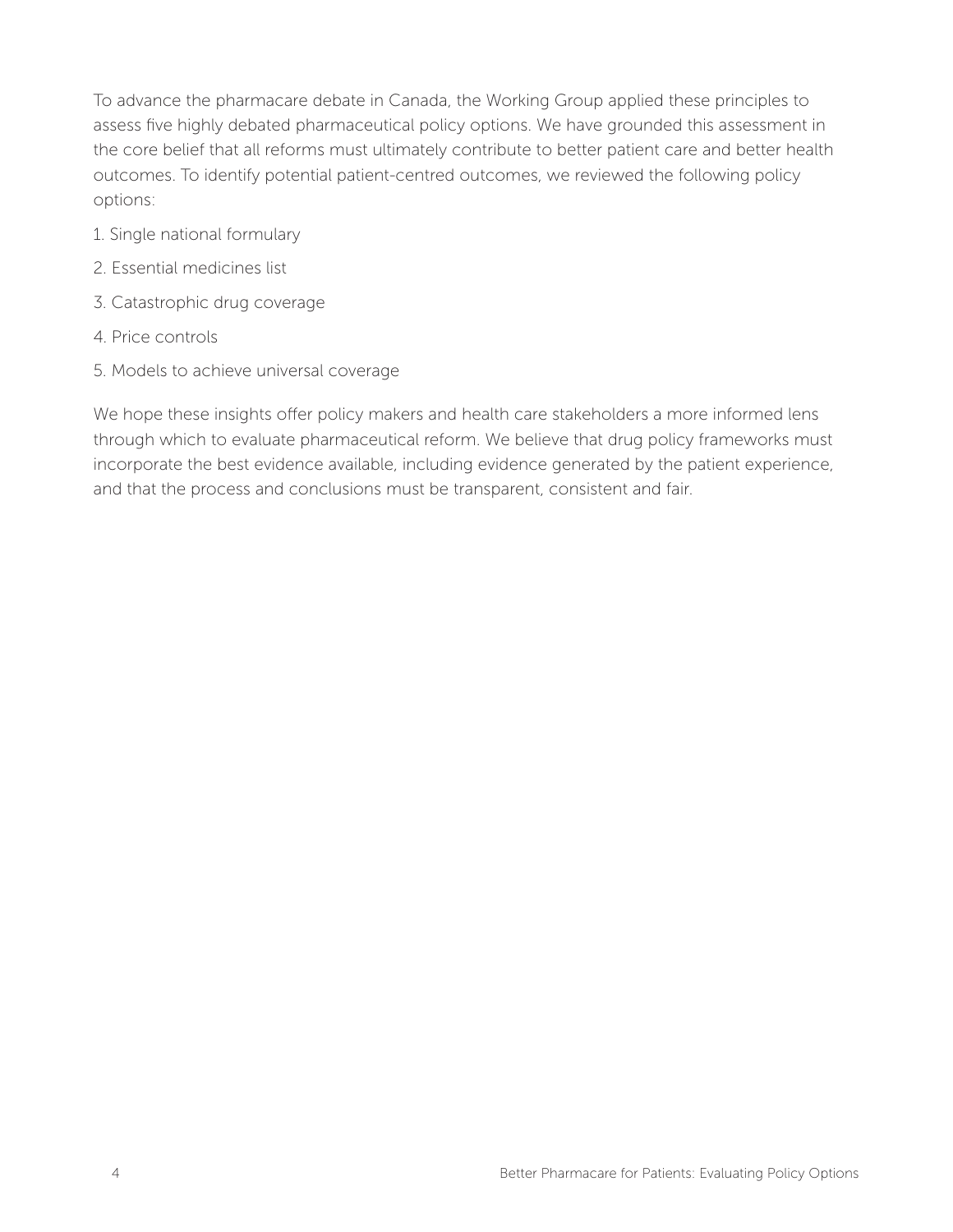# About the Pharmacare Working Group

### Canadian Pharmacists Association (CPhA)

The pharmacy profession and health care in general are changing, creating new opportunities for pharmacists to focus on providing better patient care. Since 1907 our national, non-profit organization has charted the course through many developments in pharmacy, and continues to be the national voice of Canadian pharmacists.



# Best Medicines Coalition (BMC)

The Best Medicines Coalition is a national alliance of patient organizations with a shared goal of equitable and consistent access for all Canadians to safe and effective medicines that improve patient outcomes. The Best Medicines Coalition's areas of interest include drug approval, assessment, and reimbursement issues, as well as patient safety and supply concerns. As an important aspect of its work, BMC strives to ensure that Canadian patients have a voice and are meaningful participants in health policy development, specifically regarding pharmaceutical care.



# Health Charities Coalition of Canada (HCCC)

The Health Charities Coalition of Canada (HCCC) is a member-based organization comprised of national health charities which represent the voice of patients at all levels of the health continuum. The health charities that HCCC represents strengthen the voice of Canadians, patients and caregivers, and work with others to enhance health policy and increase investment in health research. Access to medicines is an important issue for our members and the Canadians that they serve.

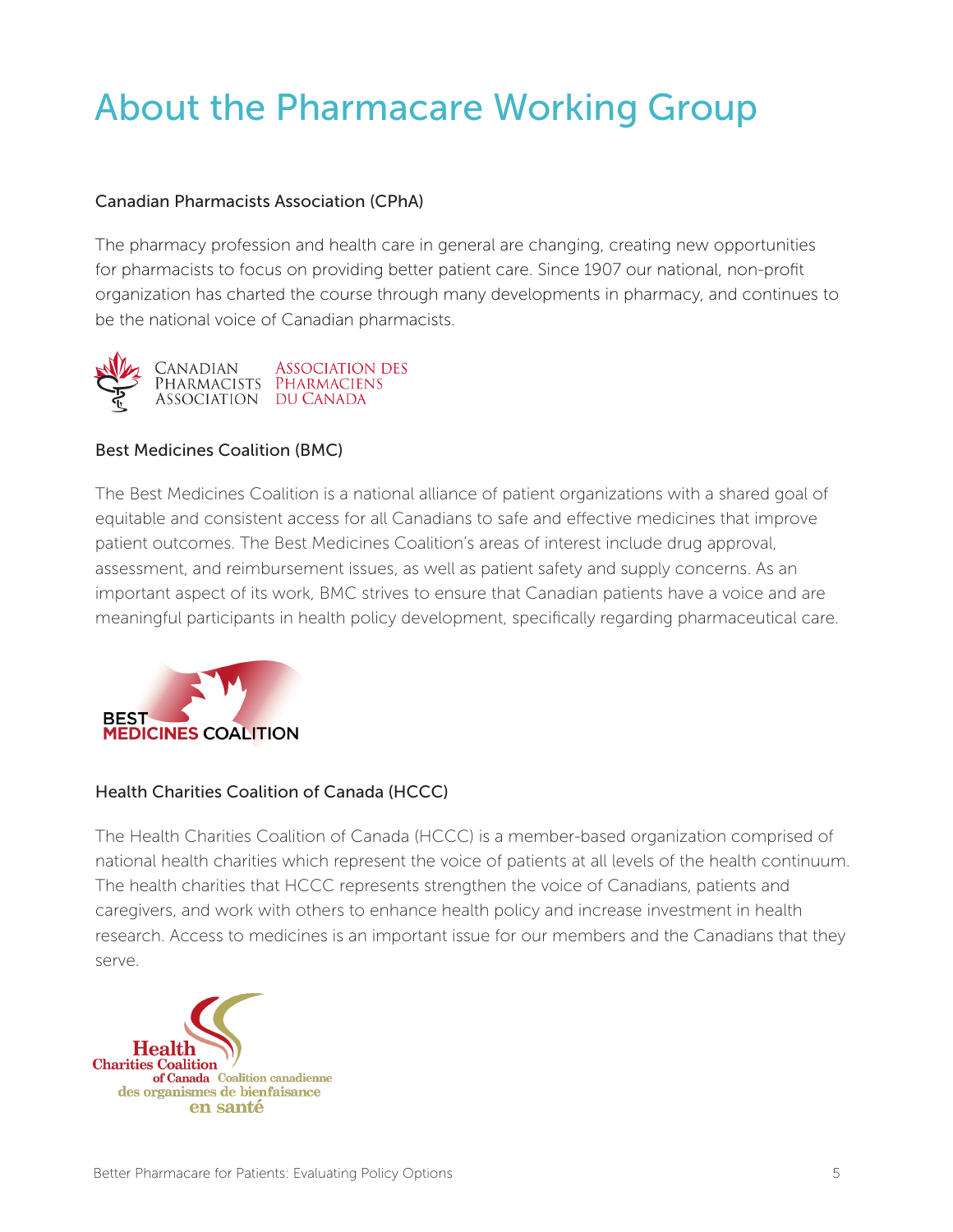# Project Outline

# PROBLEM STATEMENT

Pharmaceutical care in Canada is fragmented, failing to provide equitable and consistent care for all Canadians and sometimes resulting in compromised health outcomes and significant costs to individual patients and society as a whole. Provinces, territories, the federal government, as well as employers and individuals (through direct payment or private insurance providers), fund drug therapies for distinct and often overlapping segments of the population. While many Canadians have coverage for their medications, some experience difficulties obtaining timely access to the right drug therapy. Patient groups and health care providers recognize that we need to address significant barriers to medication access as part of ensuring a sustainable health care system.

# **OBJECTIVE**

We will inform national prescription drug strategy and reform proposals by using patient-centric principles to assess policy options that aim to improve access to prescription medicines.

# POSITION STATEMENT

All Canadians, regardless of age, disease, financial situation and place of residence, should have equitable and timely access to proven and safe prescribed medications, as well as to the devices and supports necessary to take their medications effectively without financial hardship.

# METHODOLOGY

Through a review of each Working Group member organization's pharmacare position materials as well as extensive discussions about existing gaps and barriers, we identified five key principles essential to improving pharmaceutical care. We considered currently proposed policy options against these principles for their effects on patient outcomes, access to medicines, and the health care system as a whole.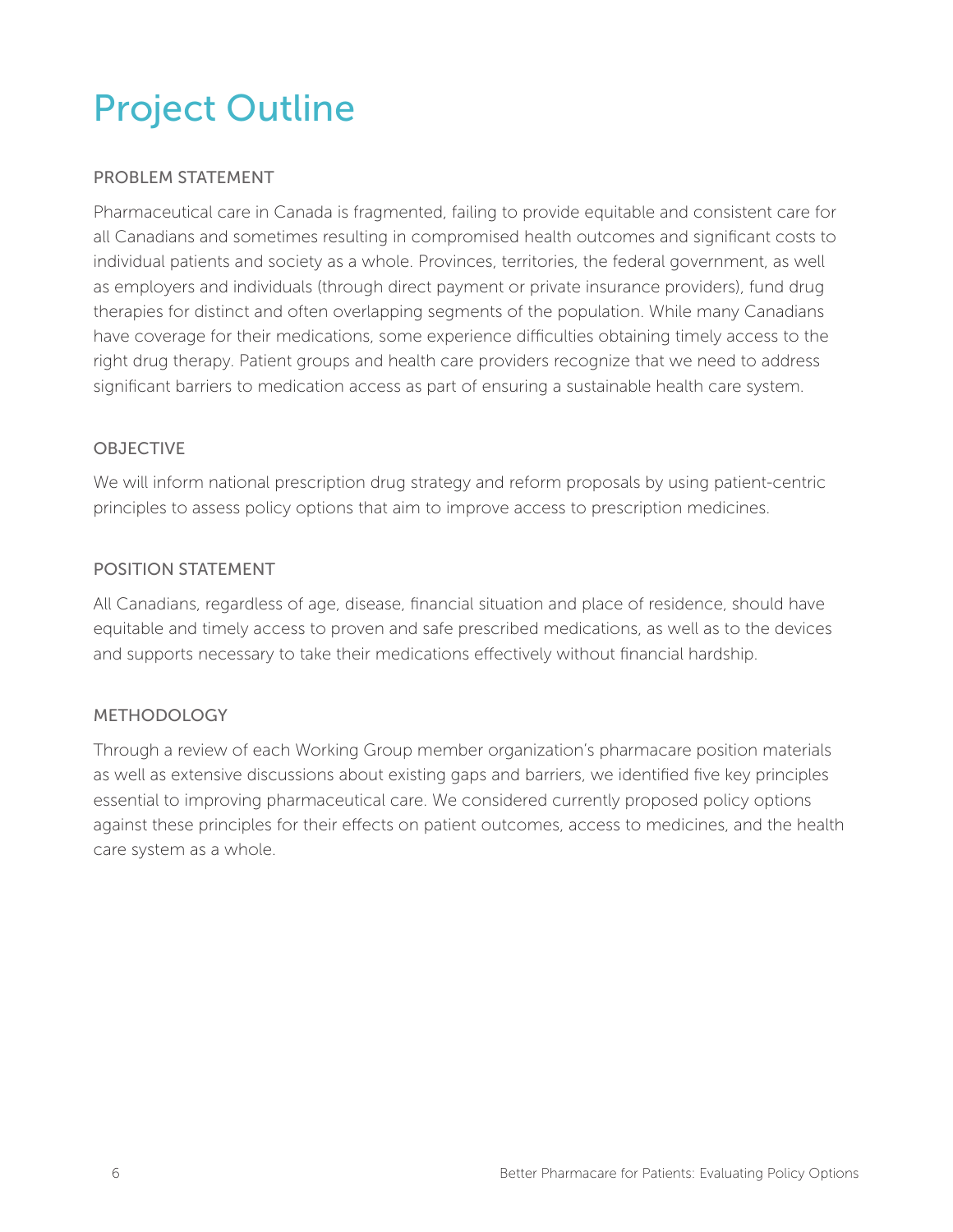# Introduction

Canada's pharmaceutical care structure is fragmented, with geography, age, employment, socio-economic status and disease type all playing a role in determining when and at what cost Canadians can access the prescription medications they need.

While the majority of Canadians have some form of drug coverage under the current mix of private and public insurance, approximately 22% of prescription drug costs are paid for out-of-pocket, $<sup>1</sup>$ </sup> and estimates suggest that one in ten Canadians cannot afford their prescriptions.<sup>2,3</sup> This costrelated non-adherence to therapy may affect those who are uninsured as well as those who are underinsured.4 Further, a recent report has estimated that 4.1 million or 11% of Canadians who are eligible for public coverage are, in fact, not covered because they are not enrolled in the public drug programs for which they are eligible.<sup>5</sup>

Each individual experience with illness – from developing symptoms, to screening, diagnosis, determining a treatment plan, and through the entire course of treatment – is a unique story. Health care professionals often find themselves conflicted between providing the best personalized medication therapy and working within the drug plan parameters set by governments and private payers, or by the financial constraints of their patients. As drug experts who regularly help patients navigate their drug plans, pharmacists see firsthand the frequent barriers their patients face in accessing their prescribed drug therapy.

The close relationship and shared vision for a better future has created the opportunity for the pharmacist and patient communities to collaborate on this discussion paper. We have identified five key patient-centred principles:



Equity: *Every Canadian should have equitable and consistent access to necessary prescription medications.* 



Timeliness of access: *Canadians should be able to access the medicines they need in a timely manner.*



Appropriateness of therapy: *All Canadians should have access to high quality medications that are appropriate to their individual needs.*



Affordability: *All Canadians should be able to afford their medications at the point of care.*

Sustainability: *All Canadians should benefit from a pharmacare system that ensures ongoing health system sustainability.*

A number of policy options to contain drug costs and improve access to medications are currently under consideration. This discussion paper identifies some of these options and assesses each through the lens of the five patient-centred principles.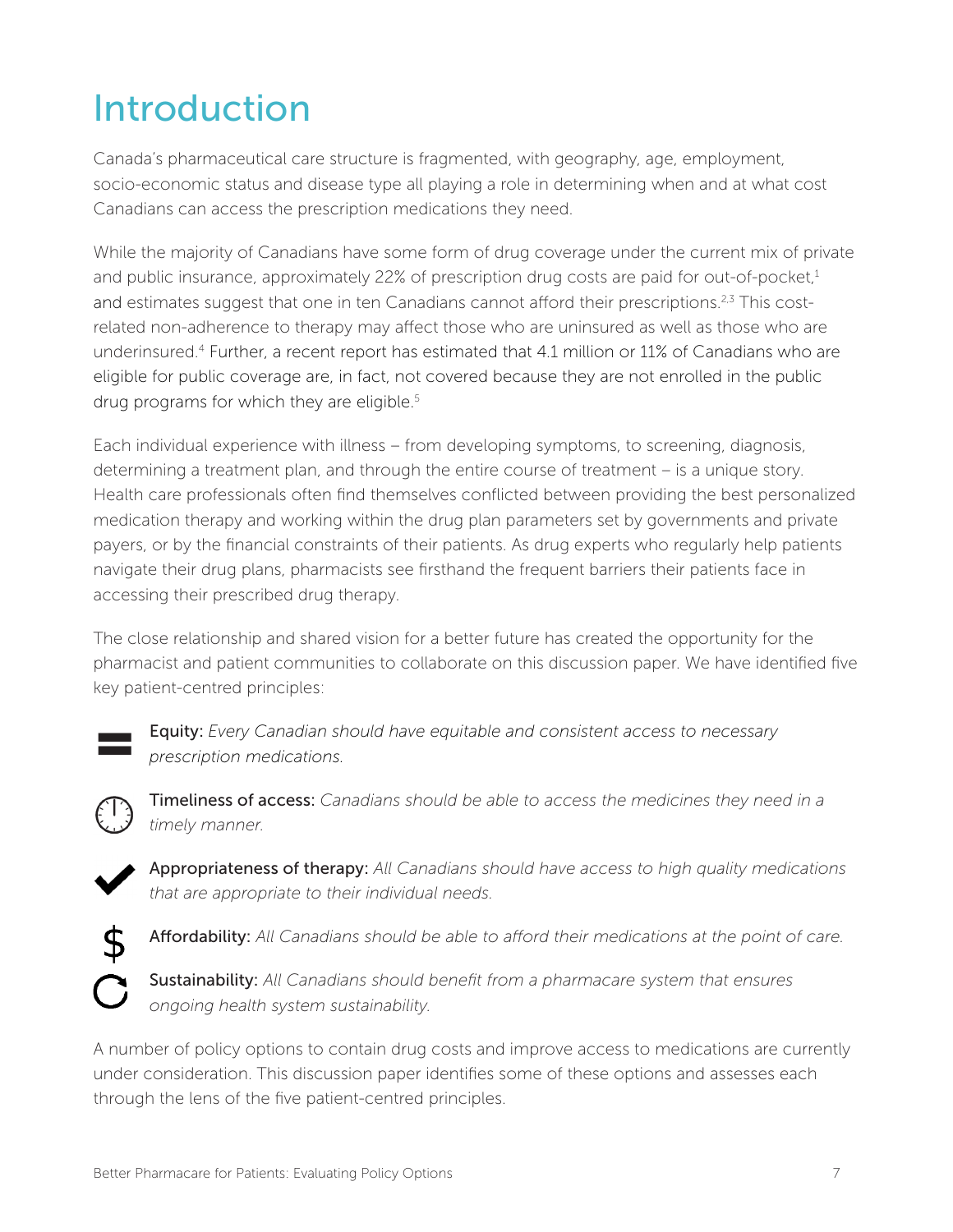# Prescription Drugs in Canada: Identifying barriers to access

In 1964, when Canada proposed a national, publicly-funded health care system, $6$  policy makers chose to defer coverage for prescription medications, except for those administered in hospitals. This coverage remains outside the medically necessary services provided under the *Canada Health Act*.

Since that time, there have been great advancements in the diversity and effectiveness of pharmaceuticals. Health care has shifted away from the hospital and most prescriptions are now filled at the community pharmacy. The total costs of medicines have also increased substantially, in part because of our aging population and the introduction of new patented and specialized biologic precision drug therapies. These changes have left some patients and families struggling to pay for their drugs. For example, drugs for rare diseases, which can cost over \$500,000 per year, are likely unaffordable for anyone without substantial drug coverage.

There are three primary barriers to accessing medications:

- Coverage gaps for uninsured and underinsured
- Timeliness of approvals and coverage processes
- Drug availability

# COVERAGE GAPS FOR UNINSURED AND UNDERINSURED

Currently, public drug programs fall into three broad categories: social insurance models, incomebased models, and those targeting specific populations. Within these structures there are further distinctions in administering these plans and how they address certain disease types. For example, while all jurisdictions provide coverage for seniors and those on social assistance, coverage even for these specific populations varies between provinces and can include cost sharing measures that require patients to pay premiums, coinsurance and deductibles, which are not means tested. Private plans may also include some form of cost sharing measures, such as caps on coverage. In some cases, these measures can create a significant financial burden on patients.

In addition to the provincial/territorial plans, the federal government manages programs for Inuit and First Nations, the military, inmates of federal penitentiaries, veterans, and the RCMP, and it contributes to employee benefits for the federal civil service. There is also a range in the coverage provided by Workers' Compensation Boards and in protecting patients against catastrophic drug costs.7

Although each jurisdiction provides some form of drug coverage, the public plan formularies vary across the country, along with the eligibility criteria for access to those drugs. Eligibility criteria for public plans may include age and socio-economic factors, but drugs prescribed to patients also must be included on the plan's formulary.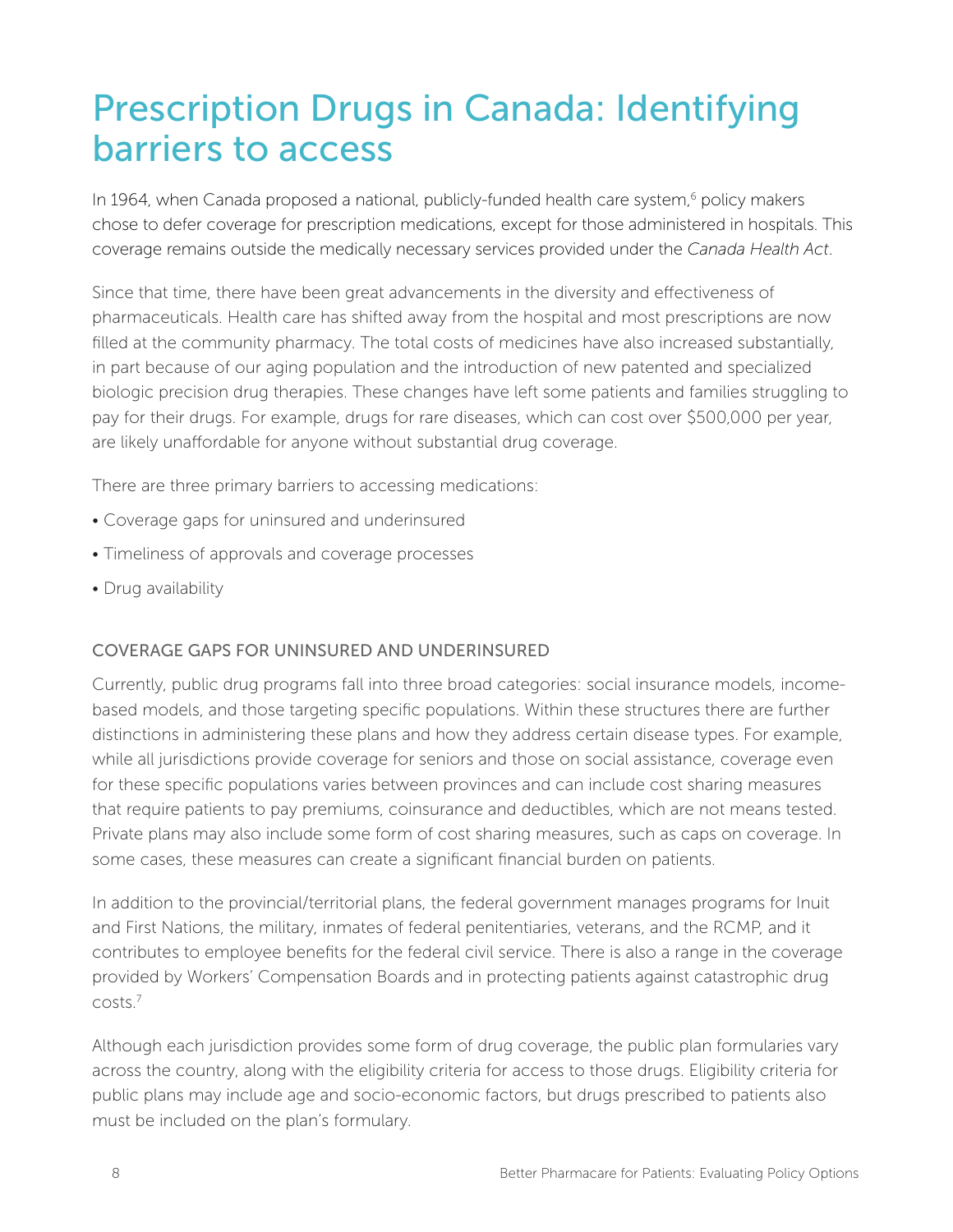Patients who are ineligible for public plans must either pay for drugs out-of-pocket or they may be eligible for coverage under a private plan, which are primarily sponsored by employers. Private plans provide drug coverage for up to 25 million Canadians, which is almost 70% of the population.<sup>8</sup> However, even with access to a public or private drug insurance plan, patients sometimes face prohibitive out-of-pocket drug costs.

# TIMELINESS OF APPROVALS AND COVERAGE PROCESSES

The extended period of time from drug approval to coverage, necessitated by prolonged review and decision-making processes by various regulatory, negotiation and reimbursement bodies of new and innovative medicines continues to be a challenge for patients and a significant barrier to drug access and optimal care. Canada's regulatory, negotiation and reimbursement bodies include the following:

- Health Canada, through the Health Products and Food Branch (HPFB)
- Canadian Agency for Drugs and Technologies in Health (CADTH), which includes the Common Drug Review (CDR) and the pan-Canadian Oncology Drug Review (pCODR)
- Quebec's *Institut national d'excellence en santé et en services sociaux* (INESSS)
- Patented Medicine Prices Review Board (PMPRB)
- pan-Canadian Pharmaceutical Alliance (pCPA)
- Federal/provincial/territorial public drug programs (general formularies and exceptional access programs)
- Non-Insured Health Benefits program (for Indigenous peoples through the Department of Indigenous Services Canada)
- Provincial Workers' Compensation Boards
- Private plan review and approval procedures

In fact, Canada has one of the longest wait times for coverage of new drugs. It takes an average of 449 days from initial national marketing approval to public launch and reimbursement of new drugs, which positions Canada 15th out of 20 comparator OECD countries.<sup>9</sup>

There is also considerable variation in approval processes with regard to exceptional access programs. These programs enable access to drugs not funded through the public formularies, where no listed alternative is available. Generally, to become eligible for exceptional access to a particular drug, a patient's prescribing practitioner must submit an application on the patient's behalf to the exceptional access program, complete with medical information and clinical rationale for the request. This process, along with lengthy backlogs, can excessively delay patient access to medications. For example, the overall length of time to approve applications in Ontario for two of the most requested biologic drugs averaged seven to eight weeks.<sup>10</sup>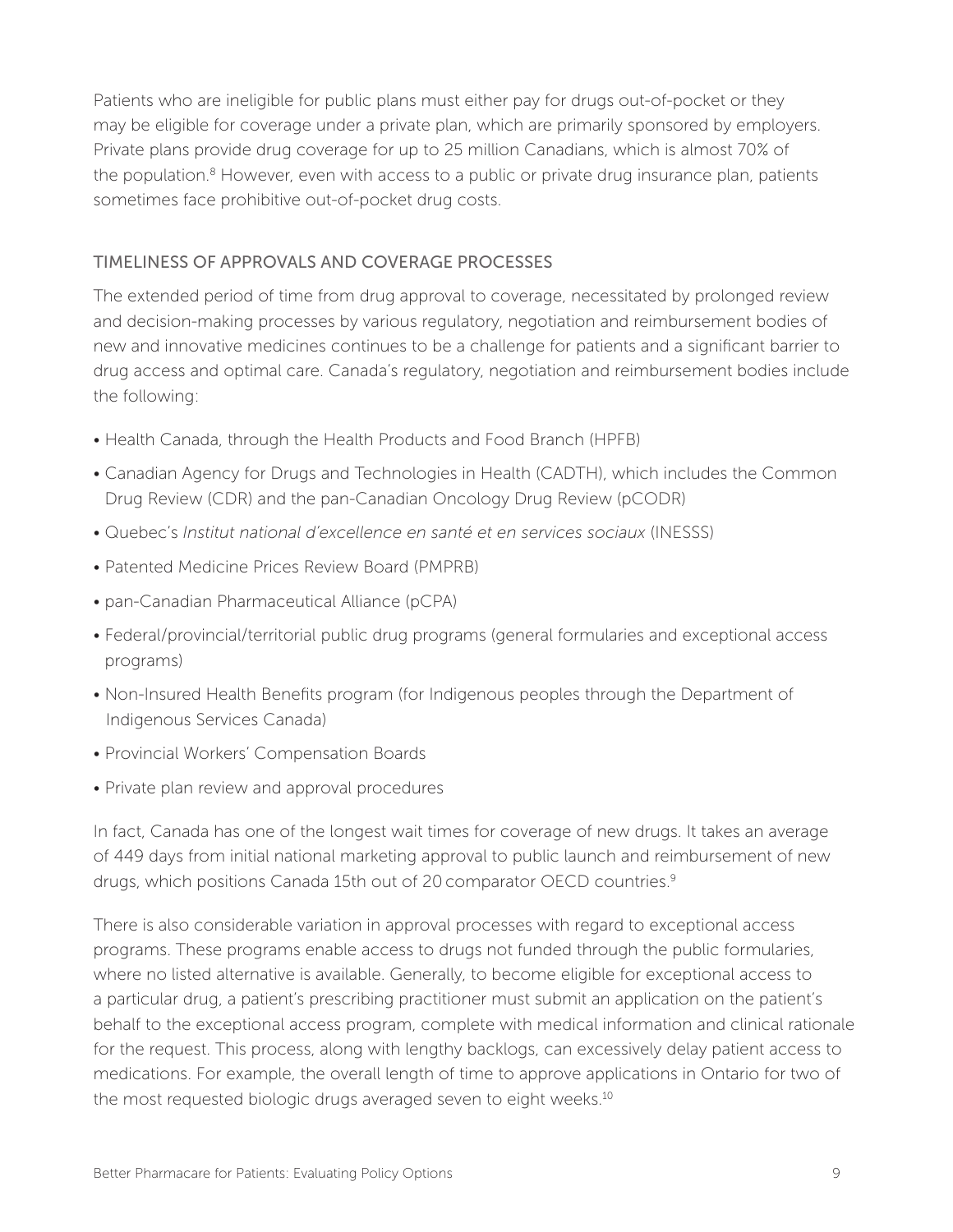# BARRIERS TO ACCESS FOR INDIGENOUS PATIENTS

Gaps in coverage and delays in access to drugs are exacerbated for Indigenous Peoples through the Non-Insured Health Benefits (NIHB) program, which insures Status First Nations and Inuit people not covered by provincial, territorial or private insurance plans. A major problem is that the NIHB, along with some provinces/territories, positions themselves as payer of last resort. Therefore, many Indigenous patients are left waiting while provincial/territorial programs and the NIHB dispute and delay their responsibility for drug coverage.<sup>11</sup>

Further access inequities for NIHB patients involve formulary listing disparities and inconsistent claims processes. For example, some common and life-saving medications that are available to patients under provincial/territorial drug programs are not generally available to patients under the NIHB and require pre-approval from Indigenous Services Canada. Additionally, the process to approve Indigenous patients for medications that are not on the NIHB's auto-approve list is significantly more cumbersome than similar processes under provincial/ territorial plans. The NIHB process involves long forms and an NIHB committee decision, which can take weeks, while provincial/territorial drug program approval processes are automated and take only a few minutes.12

# DRUG AVAILABILITY

As drug plans continue to drive down prices of both brand medications and generics through negotiations and listing arrangements, the unintended consequence can be a decrease in medication availability and supply in Canada. Various other factors also contribute to temporary and ongoing supply issues. Community pharmacists routinely experience drug shortages when manufacturers and distributors are unable to meet the demand.13 Even when patients have sufficient drug insurance, they can face periodic or long-term shortages of their medications. Not surprisingly, these have a significant impact on patients.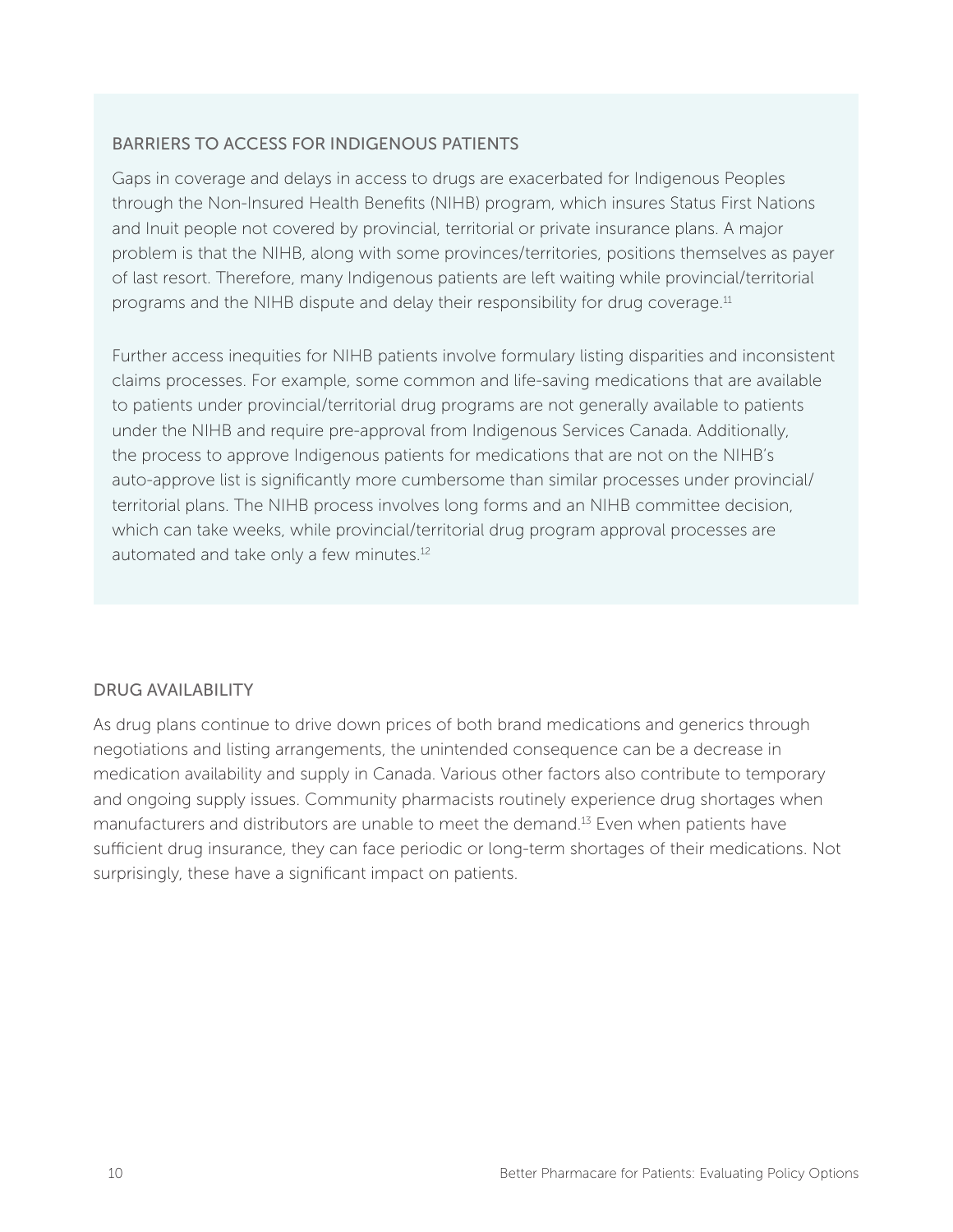# Patient-centred principles

Flowing from the three key barriers to access are five core principles that should guide all pharmacare policy decisions.

# EQUITY

*Every Canadian should have equitable and consistent coverage for medically necessary prescription medications.* 

- Canada's patchwork of drug coverage means that Canadians do not have equitable access to prescription medications.
- Canadians should not be forced to make critical decisions about their health based on the availability of drug coverage in their jurisdiction.

While most Canadians have access to some form of public or private drug insurance, too many Canadians do not. For those who do, the level of coverage may vary considerably based on age, disease, financial situation and place of residence. This creates inequity among patients. Since most private plans cover more medications than public plans, a further layer of inequity is created. The table below demonstrates the varying coverage between drug plans both within and across the provinces.

# Number of drugs with claims reimbursed in 2015 by Health Canada unique identifiers: Drug Identification Numbers (DINs)<sup>14</sup>

|                                                                     | <b>NL</b> | <b>NS</b> | <b>NB</b> | QC    | <b>ON</b> | MB    | <b>SK</b> | AB    | <b>BC</b> |
|---------------------------------------------------------------------|-----------|-----------|-----------|-------|-----------|-------|-----------|-------|-----------|
| Unique DINs covered<br>$across both public \theta$<br>private plans | 4,229     | 4,359     | 4,567     | 7,452 | 5,095     | 4,771 | 4,067     | 4,123 | 5,243     |
| Unique DINs covered only<br>by public plans                         | 410       | 294       | 270       | 340   | 240       | 679   | 233       | 46    | 554       |
| Total DINs covered by<br>public plans                               | 4,639     | 4,653     | 4,837     | 7,792 | 5,335     | 5,450 | 4,300     | 4,169 | 5,797     |
| Unique DINs covered only<br>by private plans                        | 1,446     | 1,533     | 1,739     | 1,975 | 3,970     | 1,094 | 1,464     | 2,695 | 1,528     |
| Total DINs covered by<br>private plans                              | 5,675     | 5,892     | 6,306     | 9,427 | 9,065     | 5,865 | 5,531     | 6,828 | 6,771     |
| Difference in DIN<br>coverage through public<br>and private plans   | 1,036     | 1,239     | 1,469     | 1,635 | 3,730     | 415   | 1,231     | 2,659 | 974       |

\* No data available for PEI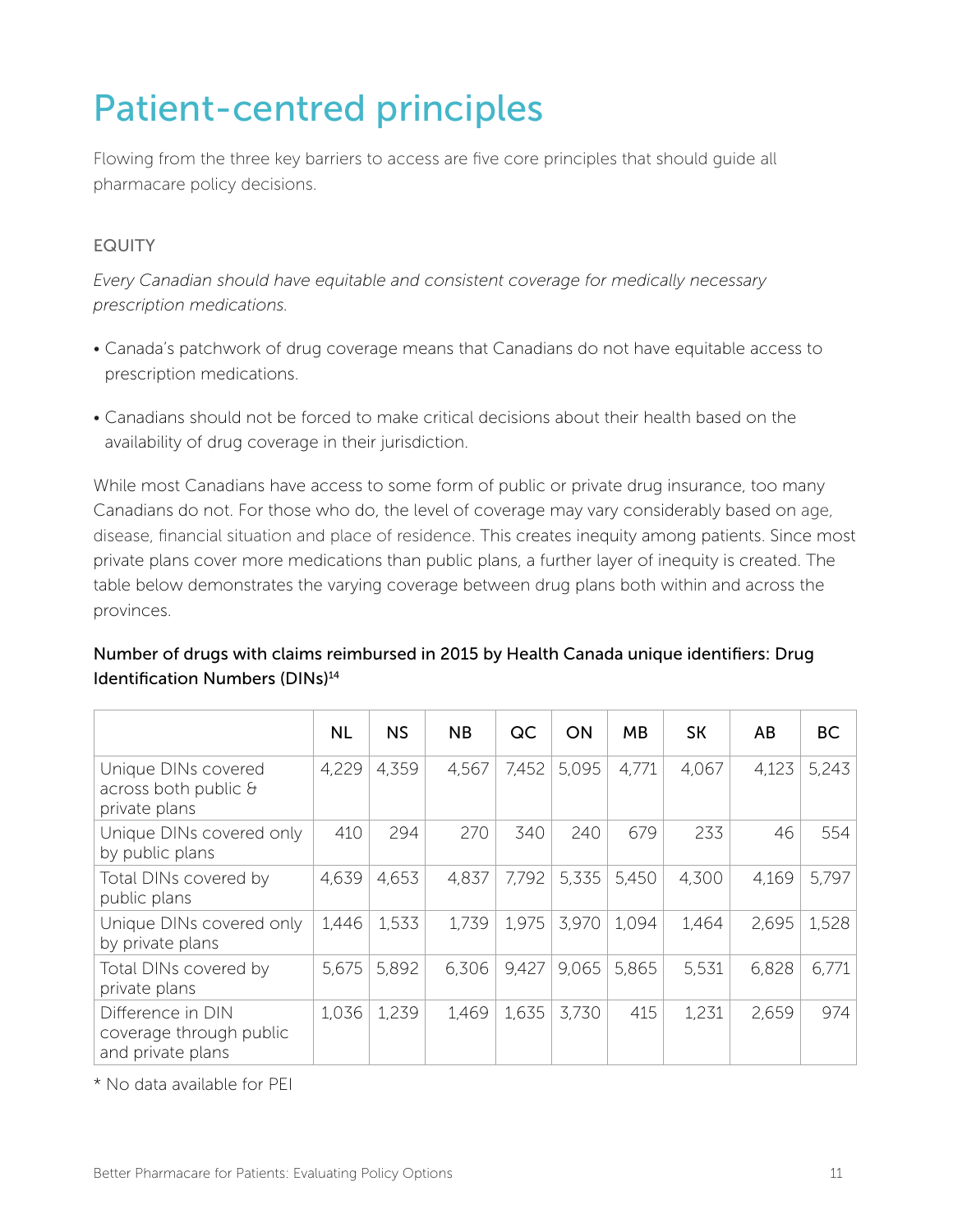### TIMELINESS OF ACCESS

*Canadians should be able to access the medicines they need in a timely manner, without extended wait times.*

- Canada's process for reviewing, approving and providing coverage for prescription medications is complex and lengthy, and can delay access to necessary time-sensitive care.
- Shortages in drug supplies can affect the timeliness of access to medications.

Patients often experience delays in accessing the care that they need, and these delays can occur at several points on a patient's treatment journey. This can result in poorer health outcomes, secondary effects requiring further treatment, and can lead to unnecessary hospital stays. Patients can also experience stress and anguish when they are suddenly faced with the uncertainty of a delay in accessing treatment.

#### APPROPRIATENESS OF THERAPY

*All Canadians should have access to the medications that are most appropriate for their individual needs.*

- Patients, in consultation with their health care provider, should have access to a comprehensive range of medicines to achieve optimal care and outcomes.
- The ongoing use of medications must be monitored and reviewed to ensure that patients continue to obtain the best possible outcomes and that health resources are used efficiently and appropriately.

All health care professionals, i.e. physicians, pharmacists and nurses, along with patients, play a role in ensuring the appropriate use of prescription drugs through prescribing, dispensing, monitoring and adherence practices. The costs associated with inappropriate prescribing are particularly evident among seniors older than 65 years of age. The estimated total costs to public drug plans for filling inappropriate prescriptions for these Canadians total \$419 million annually and contribute to significant medication waste.15 While inappropriate prescribing is a complex issue with a number of causal factors, one example related to drug coverage is when a patient is prescribed a less effective medication for their condition because the drug they require is not available on the patient's drug plan formulary.

#### AFFORDABILITY

*All Canadians should be able to afford their medications at the point of care.*

- Many Canadians, even those with coverage through drug plans, have difficulty affording the medications that they need.
- Affordability must also consider costs to drug programs and to systems.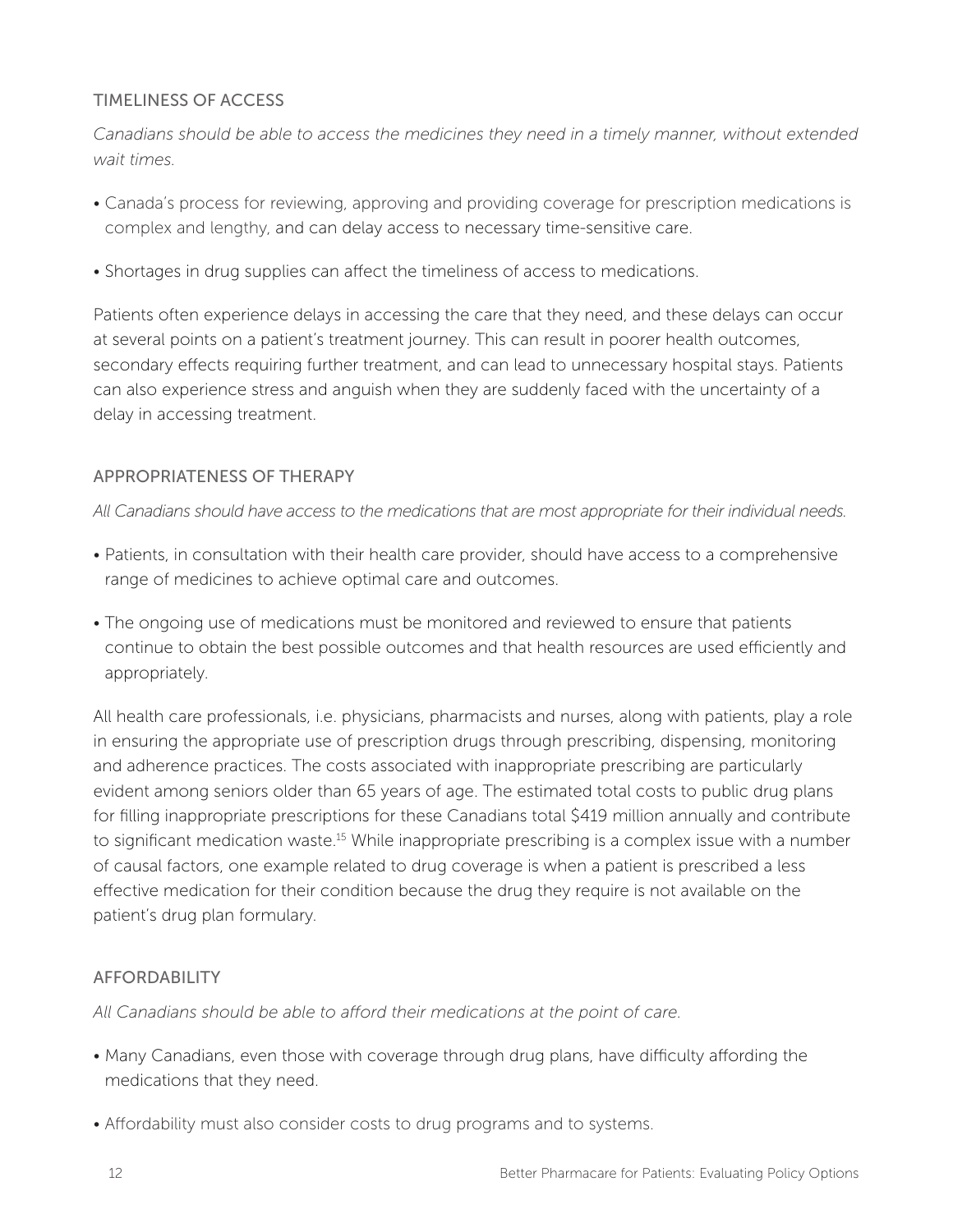In Canada, governments fund only 43% of prescription drugs, with the private sector covering the remaining 57%, of which 35% is through private insurers and 22% is through patient out-of-pocket expenditures.<sup>16</sup> High out-of-pocket costs arise when patients do not have any insurance or not enough coverage on account of exclusions, cost-sharing, or plan limits.

Unfortunately, higher out-of-pocket costs are often associated with lower household incomes and either minimal or no drug insurance coverage. In fact, Statistics Canada found that, on average, households in the bottom before-tax income quintile (lowest 20 per cent) allocate over 1 per cent of their annual spending to out-of-pocket drug expenses. This represents four times the spending of households in the highest before-tax income quintile (0.24 per cent).17 The economic burden associated with out-of-pocket costs has continued to grow in recent years, especially among lowincome families.

Even Canadians who have private drug coverage may face challenges. For example, an individual with 80% coverage and drug costs of \$100,000 annually, such as for some rare disease or oncology treatments, could be forced to pay unsustainable out-of-pocket amounts.

It is possible that as employers are faced with the prospect of rising drug benefit costs they may mitigate their risk by moving away from unlimited benefits, which can be detrimental to coverage of necessary treatments.

# **SUSTAINABILITY**

*All Canadians should benefit from a pharmacare system that ensures the ongoing sustainability of the health system.*

- Reforms must focus resources on addressing cost pressures and supporting long-term sustainability for Canadians now and into the future.
- Various measures can contribute to sustainability, including selectively increasing drug budgets to realize savings elsewhere, promoting appropriate prescribing and adherence and allowing for a mix of public and private drug programs.

At a time when drug plans are looking to improve value for money amid various cost pressures, a key consideration is the long-standing sustainability of not just drug programs but the broader health system. In 2017, prescription drug spending was forecast to make up 14% of health expenditure in Canada, or approximately \$34 billion.<sup>18</sup> One key driver of growth in drug spending is the development of specialized drugs. Express Scripts Canada (ESC) reported that:

- Specialty drugs accounted for only 2% of claims in 2016, but they made up 30% of total prescription costs.
- Just 14% of plan members accounted for 72% of total plan spending.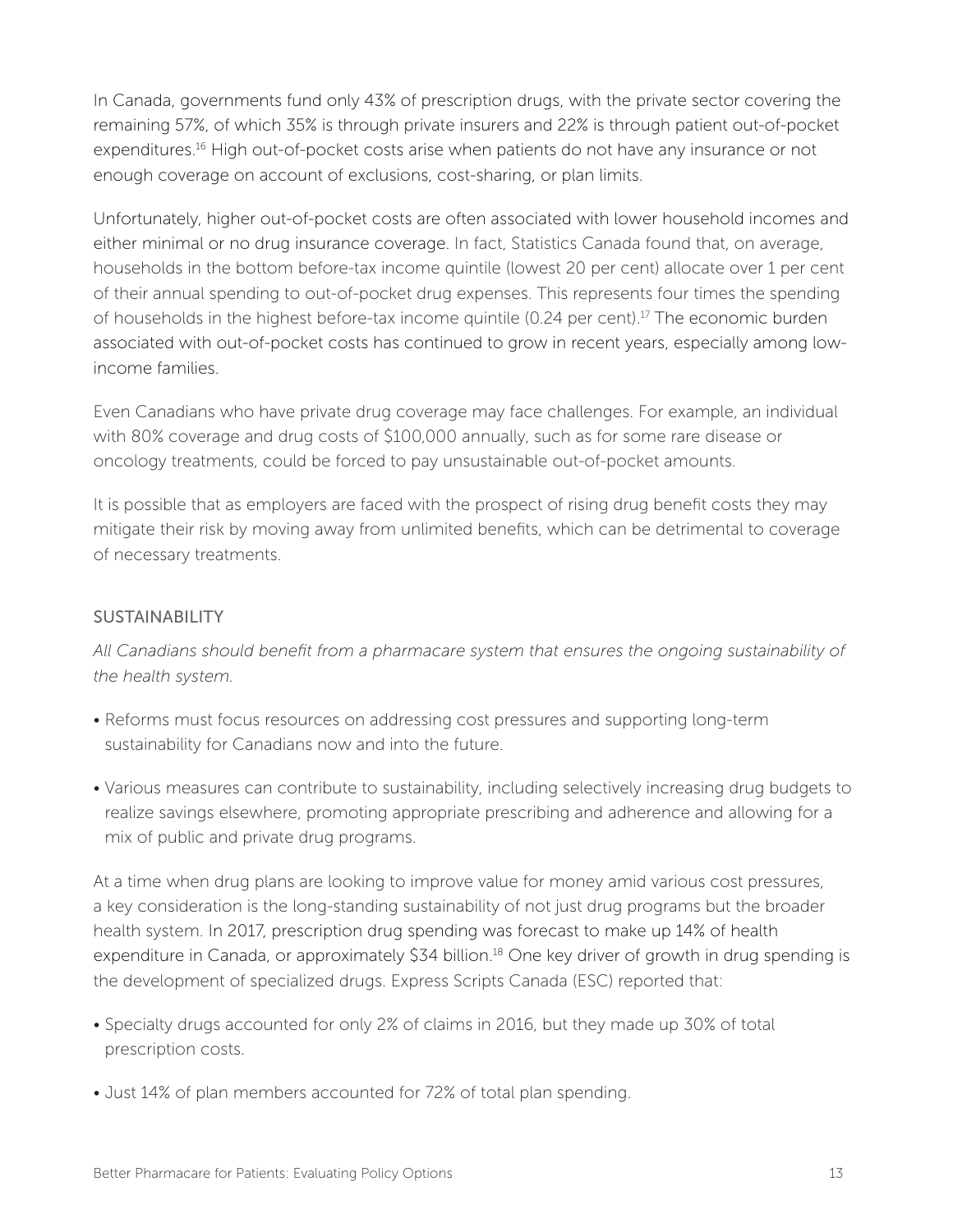In 2011, members with annual claims of more than \$10,000 represented 18.1% of total spending; by 2016, that number was 28.8%.19 In 2015, ESC estimated that specialty drugs would account for 42% of prescription drug costs by 2020.20

Given strained health resources, the option of providing a continuing role for private insurance and thereby focusing the allocation of public resources is one consideration. A system which includes an appropriate mix of comprehensive public and private drug programs could contain public costs and contribute to sustainability.

Appropriate prescribing and adherence to treatment are key tactics in reducing broader health system costs. For example, patients who cannot adhere to their medications may experience reduced functioning at work, rely on family care providers, increased physician visits, increased medication use, need emergency departments and in-patient services, and have increased mortality risk.<sup>21</sup> These consequences ultimately create added pressure on the strained health care system and increase total costs. Pharmaceutical reform must, therefore, focus on achieving cost savings across the system, utilizing health care resources and practitioners effectively and efficiently, improving health outcomes and reducing lost productivity in the workforce.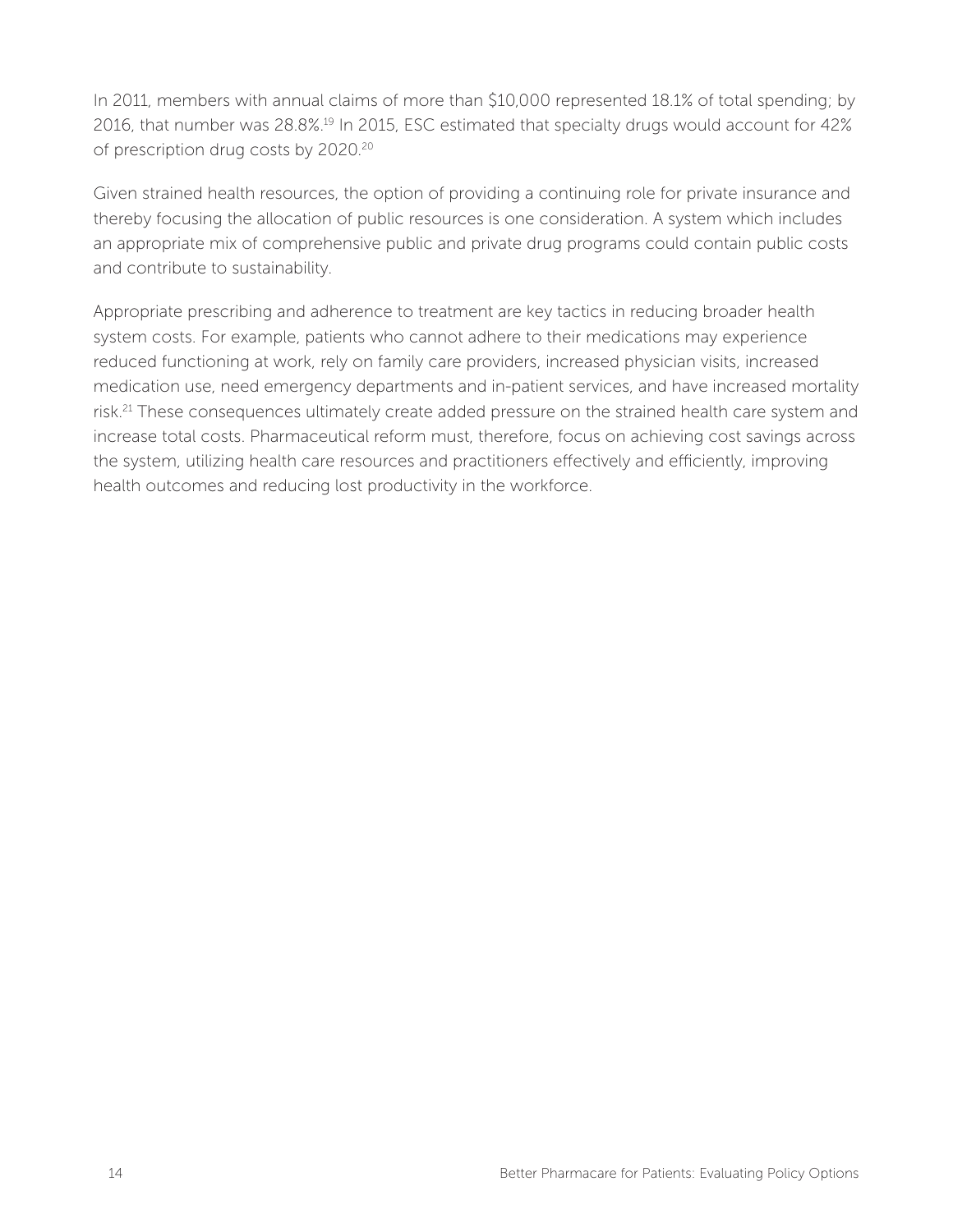# Assessing Policy Options: Informing the Way Forward

Numerous formal reviews have explored Canada's pharmaceutical care challenges and have called for broad reform, including:

- National Forum on Health, 1997
- Royal Commission on the Future of Health Care, 2002
- Senate Report on the Health of Canadians The Federal Role, 2002
- National Pharmaceutical Strategy, 2004

More recently, in 2015, the federal Liberal Party's election platform promised a renewed Health Accord, including a commitment to reassess transfer payments to the provinces and to enact pharmaceutical reform.<sup>22</sup> In January 2016, the Standing Committee on Health began a comprehensive study on the development of a national pharmacare plan, and reported in April 2018. In 2017, provincial/territorial health ministers began developing options to improve access and affordability of prescription medications for all Canadians.<sup>23</sup> In February 2018, the federal government announced the creation of an Advisory Council on the Implementation of National Pharmacare to conduct further research and recommend options to move this important policy forward.24 On the provincial/territorial level, there continues to be a patchwork of initiatives being implemented across the country to address gaps in drug access. For example, on January 1, 2018 Ontario introduced its OHIP+: Children and Youth Pharmacare Program, broadening universal coverage for a segment of its population.

As a means to reduce drug costs in Canada, we have seen an increase in joint efforts such as the pan-Canadian Pharmaceutical Alliance (pCPA), which was originally organized by nine provinces and now includes Quebec and the federal government. The pCPA negotiates lower drug prices with drug manufacturers on behalf of public plans, and introduced major generic drug price reductions on April 1, 2018.<sup>25</sup> The federal government has also announced draft revisions to drug pricing regulations for the Patented Medicine Prices Review Board that would affect the maximum price of new patented drugs. Additionally, the possibility of providing federal leadership on a single national formulary or an essential medicines list is being considered.

In light of these and other potential developments, the Working Group has evaluated five key drug policy options:

- 1. Single National Formulary: A single formulary for use by all public (and possibly private) plans, replacing all existing formularies.
- 2. Essential Medicines List: A universal publicly-funded program that would cover a limited list of frequently prescribed medicines based on disease prevalence, evidence of clinical efficacy, safety and cost-effectiveness.
- 3. Catastrophic Drug Coverage: A universal public program designed to provide coverage for patients with high out-of-pocket drug costs relative to their income.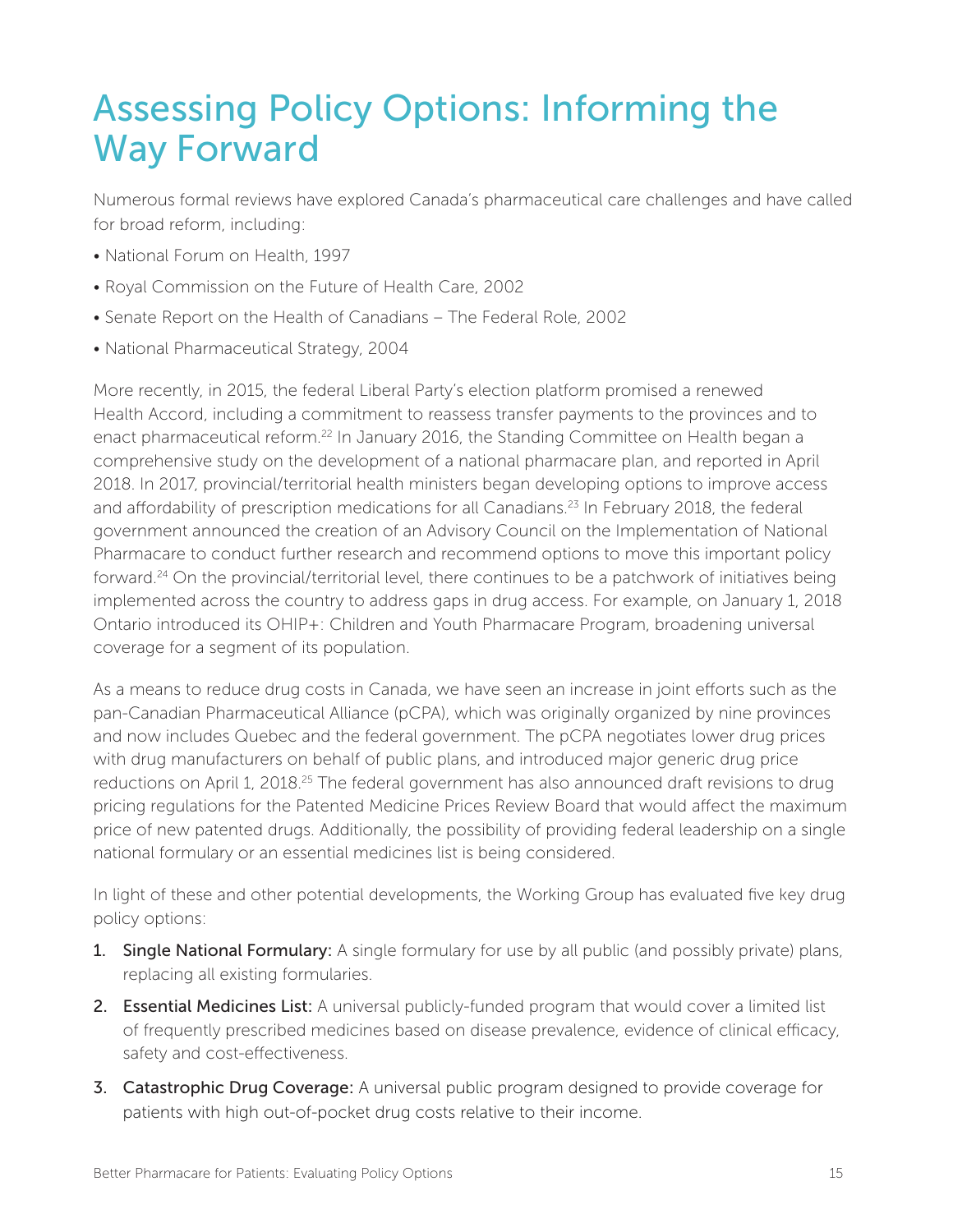- 4. Price Controls: Measures to control drug pricing through regulation or negotiations, e.g., changes to the policies, guidelines and procedures or cooperation among payers to leverage buying power and eliminate duplication by jointly negotiating the price of brand and generic drugs.
- 5. Fully Public or Mixed Models to Achieve Universal Coverage: Comprehensive universal drug coverage for all Canadians through an entirely public system or mix of private and public plans.

The following analyses apply a patient-focused lens to these five policy options using our five principles: equity, timeliness, appropriateness, affordability and sustainability.

#### SINGLE NATIONAL FORMULARY

A single national formulary is a list of medications covered by all public (and possibly private) plans, replacing existing formularies or serving as a minimum standard.

While there is significant overlap in listed medications among public<sup>26</sup> and private formularies, there are many differences that can result in considerable inequities depending on their age, disease, financial situation and place of residence. A national formulary would provide a single, consistent list of medications for public drug plans and might also include private drug plans, creating a consistent universal base that individuals could then supplement through additional coverage.

While this option allows for enhanced consistency across the country and improves equity, any formulary has the potential to limit or delay the availability of new or innovative treatment options, as well as patient and prescriber choice. A further limitation of a national formulary is that, in itself, it does not assist those who are not eligible. The following observations should therefore be considered:

- A national public formulary must not revert to the lowest common denominator. It should not remove coverage already available to any Canadian. Therefore, it should meet or exceed the coverage available under the most comprehensive provincial plan (Quebec).
- A national formulary should improve patient access to both generic and innovative new drugs.
- An effective single national formulary must be based on principles of optimal patient care and as such be comprehensive and provide treatment options to recognize the genetic diversity of Canadians and the importance of patient choice in achieving optimal health outcomes. As part of efforts to manage drug expenditures, and based on the assumption that all patients will have the same response to a drug, choice within a therapeutic class on a formulary can be limited. One Canadian study demonstrated that forcing patients to a single drug in a specific therapeutic class (Proton Pump Inhibitors) resulted in increased health system costs.27 Formularies must therefore avoid overly restrictive eligibility criteria, including step therapy and line-setting, and reflect the need for individualized care. Patients whose health is stable on a particular medication should not lose access to that effective therapy.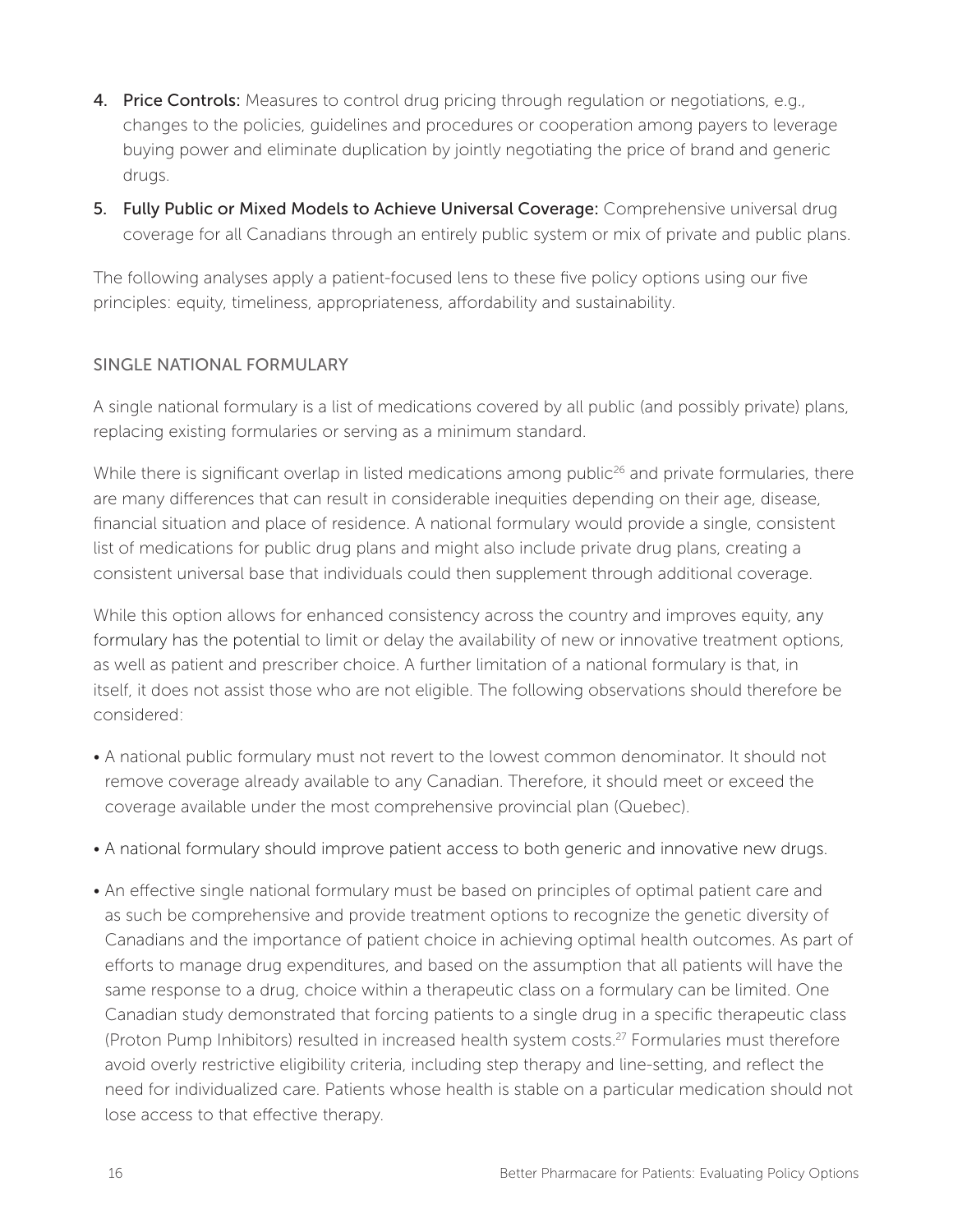• Negotiations for the listing of any new medications should be based on the best possible evidence and patient needs, not based primarily on the ability to negotiate a specific price.

Although new medications would still be subject to review and negotiation timelines, a single formulary could also have a positive impact on timeliness of access by reducing duplication in drug approval processes and the costs associated with these reviews.

# ESSENTIAL MEDICINES LIST

An essential medicines list usually refers to a universal publicly-funded program that would cover a limited list of frequently prescribed primary care medicines based on disease prevalence, evidence of clinical efficacy, safety and cost-effectiveness.28 It is important not to conflate this limited concept with that of a national formulary. A national formulary would provide a baseline for all public and private plans and apply to those who are eligible under these plans, whereas an essential medicines list usually refers to a limited set of drugs covered universally, i.e. for all Canadians, and strictly through public funding.

While this list of medications would generally improve equity, it raises considerable concerns and challenges for patients who require access to medications not contained on the essential medicines list. What is an essential medicine to some may not be considered essential to others within our diverse population.

In addition to the considerations raised in the assessment of a national formulary, which would also apply to an essential medicines list, we have identified the following concerns:

- Some patients will see a decrease in out-of-pocket spending for some prescription drugs, but other patients who require medications that are not included on the list will not benefit.
- It is inherently difficult to define such a list and identify which medications are considered essential and which ones are not.
- It is important that an essential medicines list allow for additional supplemental coverage through other public and private plans.

# CATASTROPHIC DRUG COVERAGE

Catastrophic drug coverage refers to a universal public program designed to provide coverage for individuals who are experiencing high out-of-pocket drug costs relative to their income. Currently, all provinces and territories offer some form of catastrophic drug plan based on varying definitions of high drug costs relative to income.29 A national program would provide access to a consistent program across Canada, resulting in increased equity. However, patients may still face affordability barriers, depending upon program criteria. The following observations should be considered:

• Based on income and affordability, program criteria should exempt certain patients from immediately paying the full cost of their medications out-of-pocket, and then waiting for reimbursement. This could result in patients foregoing treatment due to high upfront costs.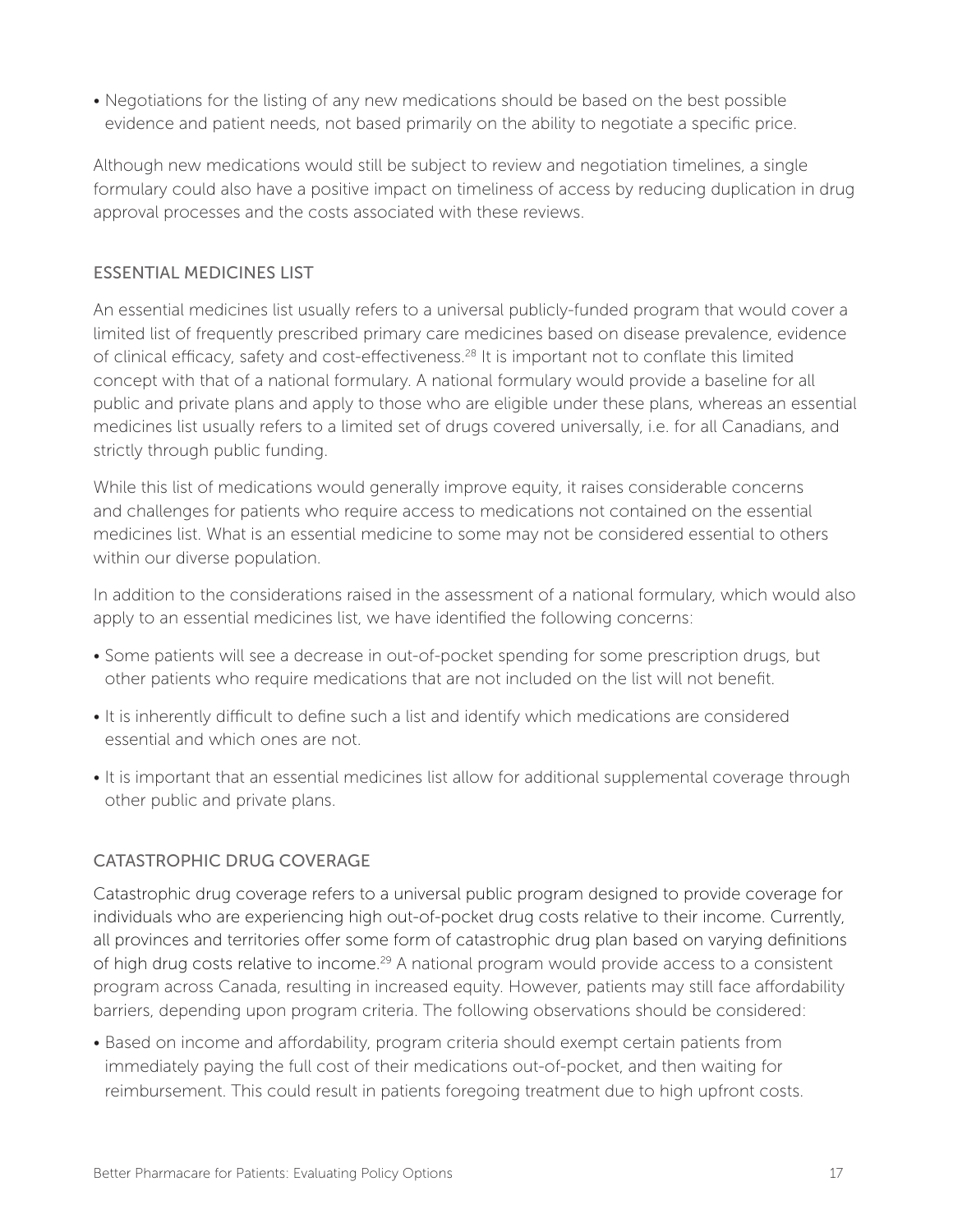- Catastrophic drug programs should be electronically adjudicated to ensure immediate eligibility checks and minimize the administrative burden on patients and prescribers.
- It may be difficult for all provinces/territories to agree on a threshold that constitutes "undue financial hardship."

# PRICE CONTROLS

Since 2010, governments have made considerable progress in reducing the cost of drugs, primarily through the pan-Canadian Pharmaceutical Alliance (pCPA). The pCPA has completed negotiations for over 200 new patented drugs and reduced the price of almost 70 generic drugs effective April 1, 2018. Savings of up to \$3 billion are projected over the next five years.30 The federal government is also considering updated regulations regarding the Patented Medicine Prices Review Board (PMPRB) in order to lower the maximum allowable price for new patented drugs.

On the surface, it may appear that reduced drug costs would improve the affordability and overall sustainability of health care and drug spending in Canada. However, price reduction measures could also lead to diminished access to medications. The following observations should be considered:

- A less favourable market could lead to the reduced or delayed introduction of new and innovative therapies.
- Failure to negotiate a specific price could cause drug plans to stop covering certain drugs.
- Single supplier contracts could reduce competition. This creates risks and exacerbates the potential for drug shortages.
- Due to the complex nature of the drug supply chain, reductions in drug costs could affect manufacturers, distributors, pharmacies and other health care facilities, which may in turn affect patient access to medications.
- Any measures must also acknowledge the needs of patients who pay out-of-pocket for medications. These patients should also benefit from lower negotiated prices.

# FULLY PUBLIC OR MIXED MODELS TO ACHIEVE UNIVERSAL COVERAGE

Canada is the only OECD member country with a universal health insurance system that does not also include coverage for medications. Universal coverage could be achieved in two ways:

- 1. Through an entirely public single payer model, either nationally or in collaboration with the provinces and territories.
- 2. Through a social insurance model that includes both public and private coverage and builds upon Canada's existing drug plans.

Either design must consider how and by which parties this coverage would be funded as well as the implications of each model for patients.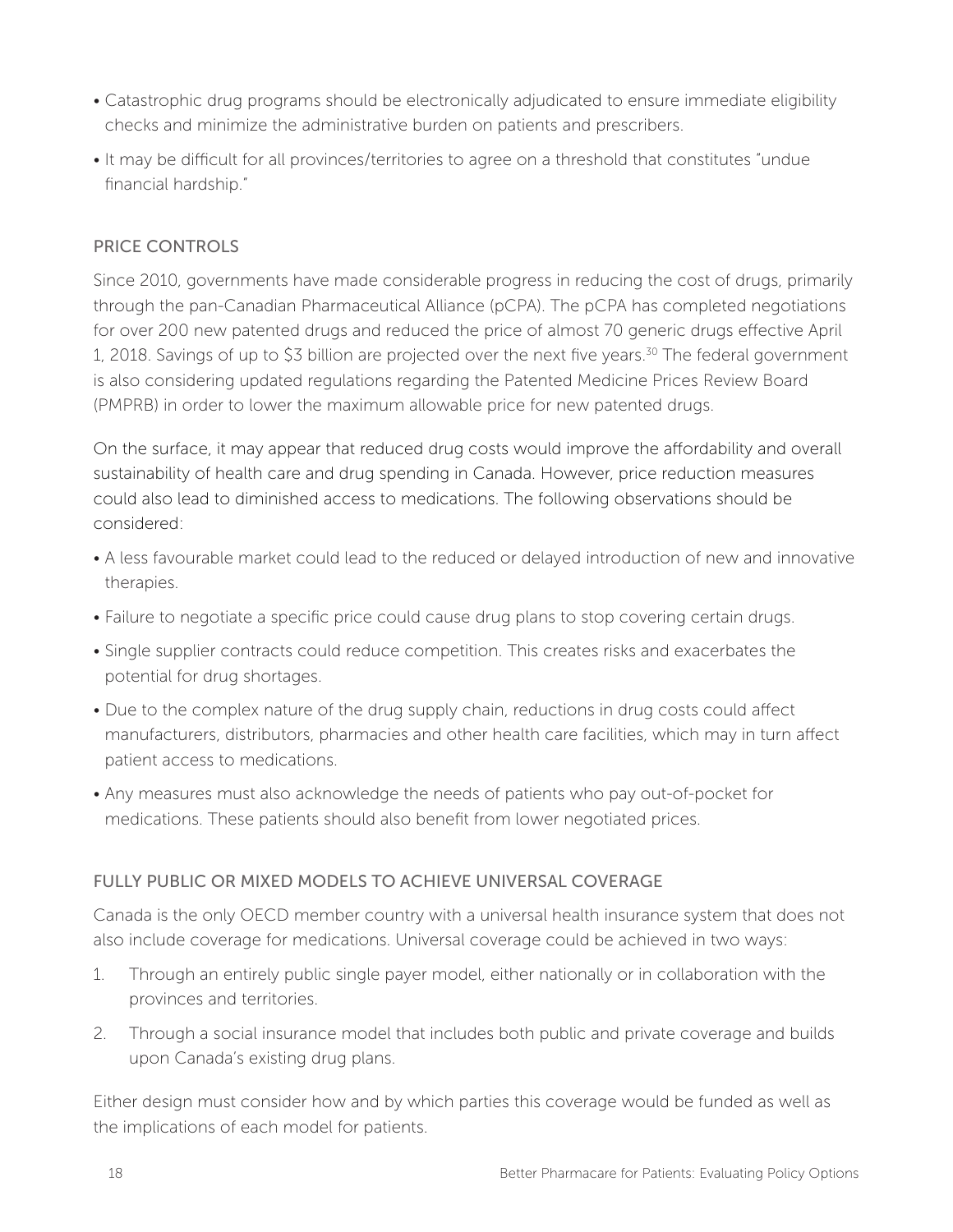# Single Payer Public Coverage:

Universal public coverage would replace Canada's current system of mixed public and private insurance and be funded and/or administered by either the federal or provincial/territorial governments.

If the adopted model includes a comprehensive formulary, like those offered under private plans, patients who currently lack coverage would see significant improvement in access, regardless of age, disease, financial situation or place of residence. However, the following observations should be considered:

- To implement a universal public system and contain public expenditures, governments may have to limit the availability of certain medications, which would reduce the level of drug coverage available to patients who currently have comprehensive coverage through private plans.
- If only an essential medicines list is universal, many Canadians could experience a loss in coverage, including those who are currently covered under private and public plans.
- Patients who are prescribed drugs outside of the national formulary (e.g., oncology, chronic disease, or rare diseases) would have to wait for special approval processes.
- The significant cost shift from the private sector to the public purse could mean fewer investments in other areas of the health system requiring improvement, including home care, surgical wait times, access to diagnostics and mental health programs.

# Public/Private Coverage:

Universal coverage could be achieved by building upon provincial/territorial/federal programs and leveraging existing private plans, which currently provide coverage for 25 million Canadians through supplementary health insurance.<sup>31</sup>

A mixed coverage system would avoid a complete overhaul of the system, thus limiting disruption to patients' existing access to medications. This system would also reduce public costs to replace coverage already offered through private plans, with which the vast majority of Canadians are currently satisfied.32 Further, mixed payers could foster continued drug plan innovation through regulated competition. However, the following observations should be considered:

- A mixed system would likely result in some level of inequity between Canadians, but this can be mitigated by a comprehensive, mandatory national formulary, with supplemental coverage at additional cost.
- Subsidies would be required for low income Canadians to purchase supplemental private insurance. Any cost-sharing initiatives should be tied to income.
- Any system requires effective governance and management, but mixed funding could result in higher costs than a fully public universal plan.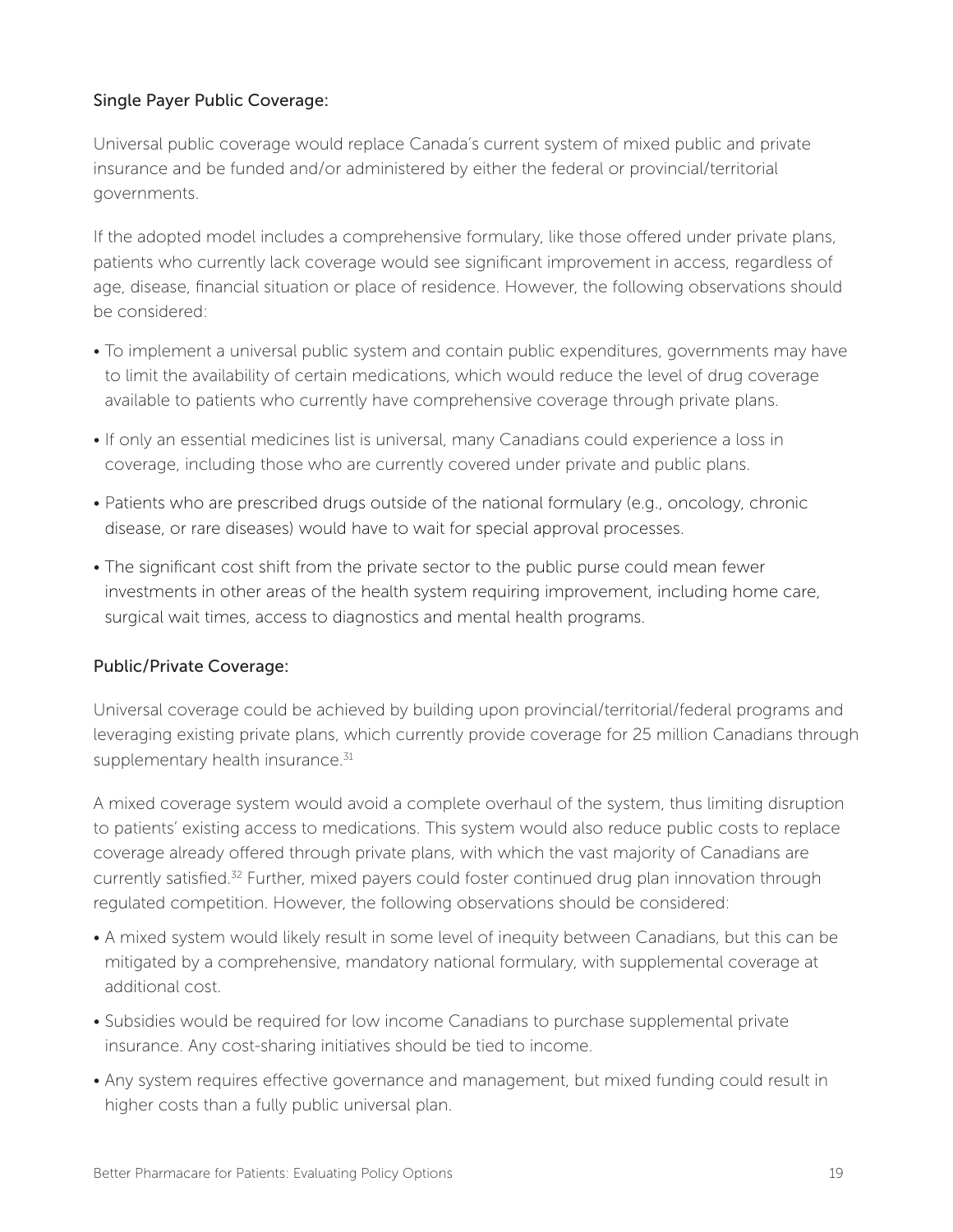# Conclusion

Canada is at a tipping point regarding drug access as too many Canadians are not receiving optimal care. Patients are sometimes unable to afford to fill their prescriptions; they must endure extended wait times for access to medications; or they do not have access to the right medication for their needs. Outcomes are compromised with significant implications for patients, caregivers, public and private payers, the health care system and our society as a whole.

It is time for all Canadians – regardless of age, disease, financial situation and place of residence – to have equitable and timely access to a comprehensive formulary of proven and safe medically necessary prescription drugs without financial hardship.

Significant pharmaceutical policy reform to address key barriers to access is necessary and important. Several policy options now in discussion or development may bring value to the system while also having the potential to improve patient care. Our deliberations in applying patient-centric principles to key policy options have led to important insights, which we hope will inform future policy and program considerations.

Key learning from the evaluation includes:

- 1. Single National Formulary: While this option could create a more equitable level of coverage for Canadians and could help streamline listing processes, it would not benefit patients who require medications outside those listed in the formulary nor those who are ineligible for public or private drug insurance. While a single national formulary has some merit, it is not a stand-alone solution.
- 2. Essential Medicines List: This option could improve access to medicines for some Canadians who currently lack coverage for primary care drugs, but it would exclude those who rely on the many therapies not on the list.
- **3. Catastrophic Drug Coverage:** Improved and consistent access would support patients who face extraordinarily high prescription costs relative to their income. The minimum cost threshold must be set at a reasonable level and it must minimize upfront, out-of-pocket costs which may act as a barrier to drug access and adherence.
- 4. Price Controls: Regulatory changes to control drug prices are intended to improve the overall sustainability of the system and could improve affordability for patients. However, this approach risks limiting therapeutic options if low prices are a barrier for manufacturers to ensure timely new drug introductions in Canada.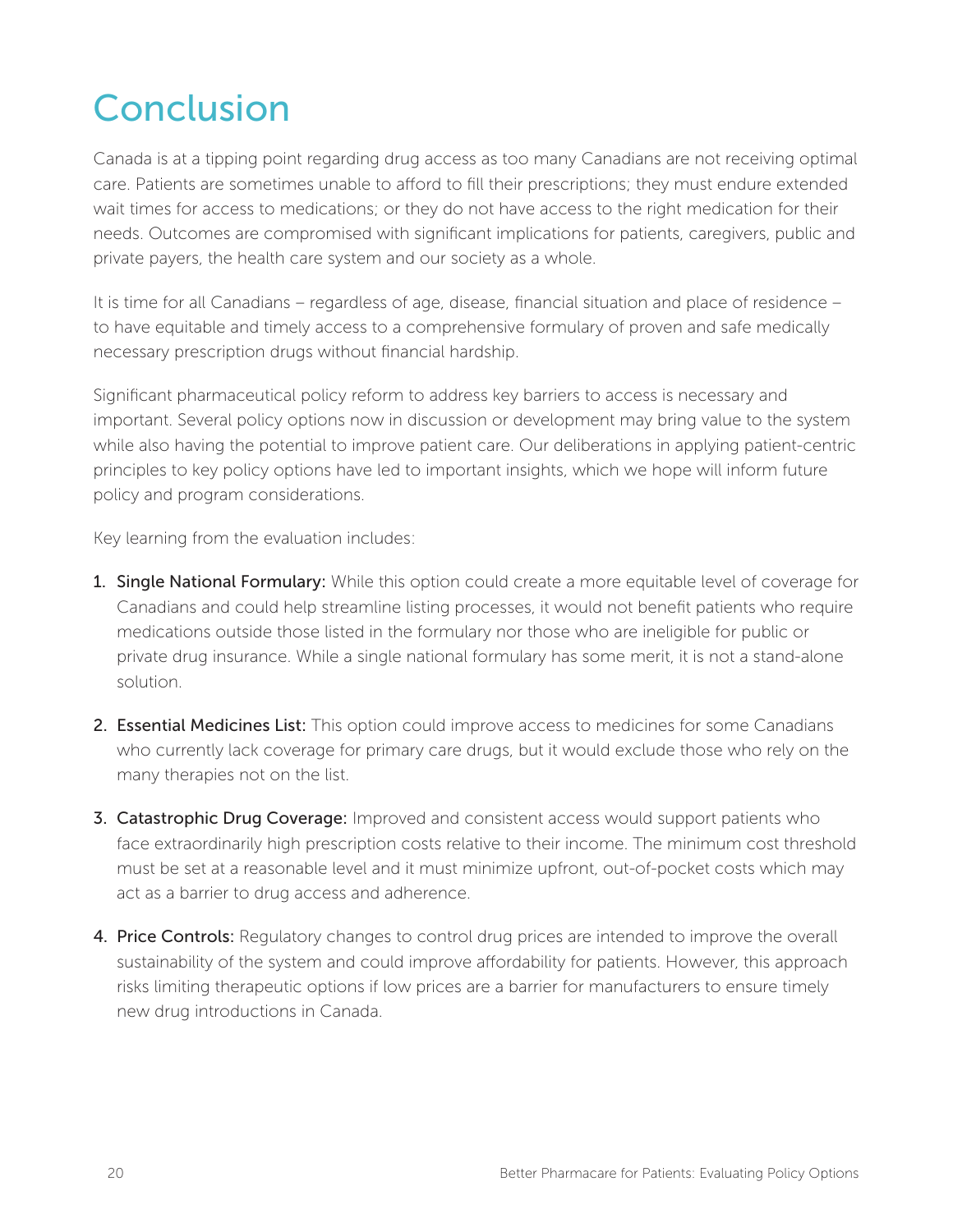- 5. Models to Achieve Universal Coverage: Universal coverage can be implemented in different ways and could provide more equitable access to prescription drugs.
	- a) Single Payer Public Coverage: If a completely public system results in coverage for a more limited list of medications, many patients will suffer. All governments must avoid implementing the lowest common denominator and strive for patient-centred outcomes.
	- b) Public/Private Coverage: A mixed-funding social insurance system would build on the strengths of the existing system and levels of coverage. It could, however, continue to create inequities and lead to higher costs. It would be important to mitigate these risks.

#### NEXT STEPS: MOVING FORWARD

Our organizations will continue to discuss these policy options and alternative models with all stakeholders and policy makers with the goal of ensuring that all reforms ultimately contribute to better patient care and outcomes.

Moving forward, we call for careful consideration of the following:

- Important principles equity, timeliness of access, appropriateness of therapy, affordability and sustainability – must guide pharmacare policy, program design and administration.
- There must be ongoing, comprehensive and meaningful engagement with patients and health care professionals as options are explored and implemented. Incorporating these perspectives and experiences is integral to developing solutions that are effective and sustainable.
- Pharmaceutical reforms must guarantee that no Canadian is left behind. The needs of every patient must be recognized, including those with unique needs. Equally important, all patients must have access to a comprehensive range of medicines including those that are most appropriate to their individual needs.
- Drug policy alternatives must address all potential benefits and repercussions within drug programs and health systems broadly. The affordability of any given policy option must be carefully considered within the context of providing the best possible care to patients now and in the future.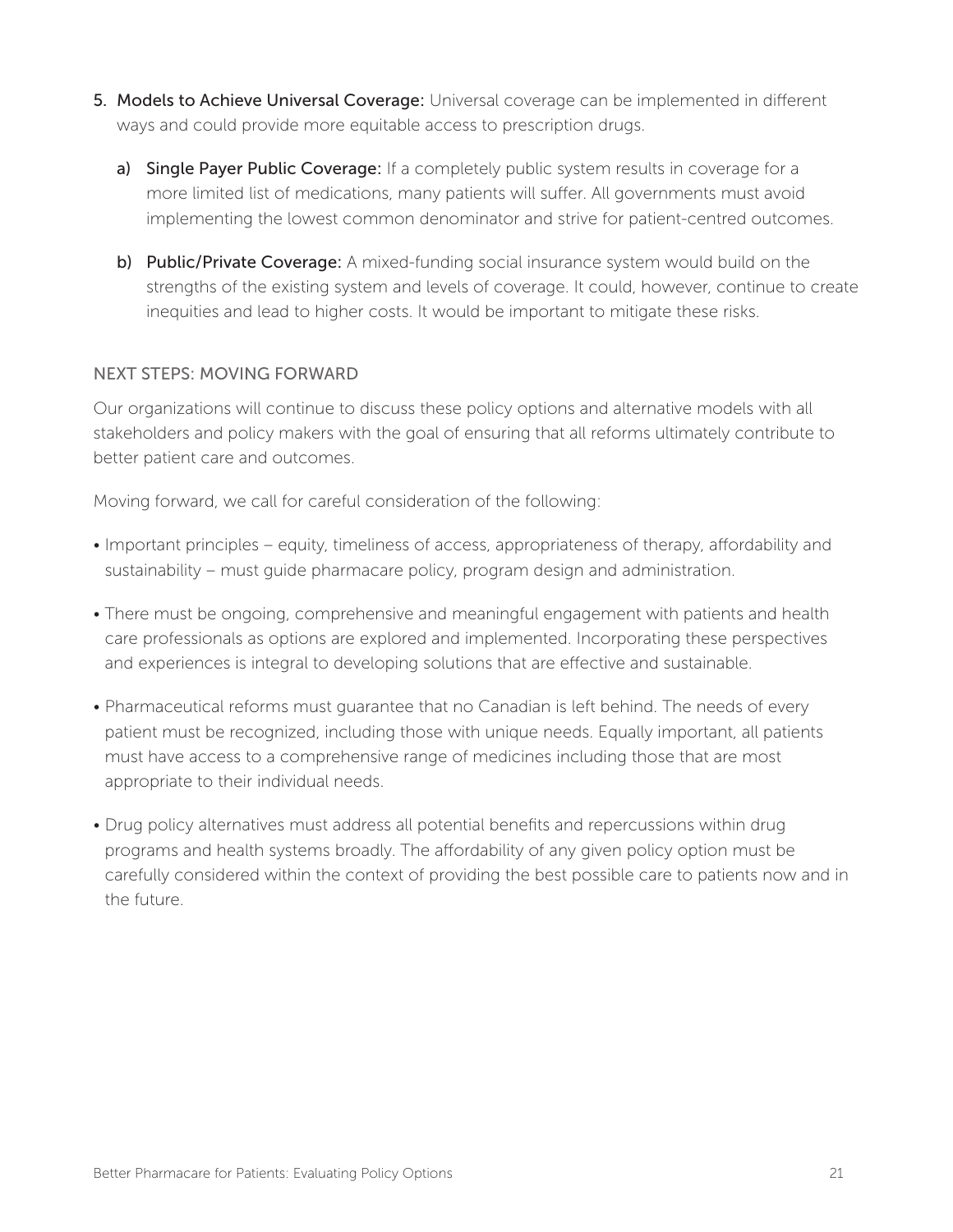# Appendix A: Pharmacare Working Group Members

The Canadian Pharmacists Association, Best Medicines Coalition and Health Charities Coalition of Canada would like to thank the members of the Pharmacare Working Group for their time and thoughtful contributions to this review and analysis. Their expertise and enthusiasm were instrumental in the development of this document.

# PHARMACARE WORKING GROUP MEMBERS

| Carlo Berardi  | Ontario Pharmacists Association        |
|----------------|----------------------------------------|
| Connie Côté    | Health Charities Coalition of Canada   |
| Deb Saltmarche | <b>Ontario Pharmacists Association</b> |
| Gail Attara    | Gastrointestinal Society               |
| Helena Sonea   | Health Charities Coalition of Canada   |
| Joelle Walker  | Canadian Pharmacists Association       |
| John Adams     | Canadian PKU and Allied Disorders Inc. |
| Lesley James   | Heart and Stroke Foundation            |
| Niya Chari     | Canadian Breast Cancer Network         |
| Paulette Eddy  | <b>Best Medicines Coalition</b>        |
| Seema Nagpal   | Diabetes Canada                        |